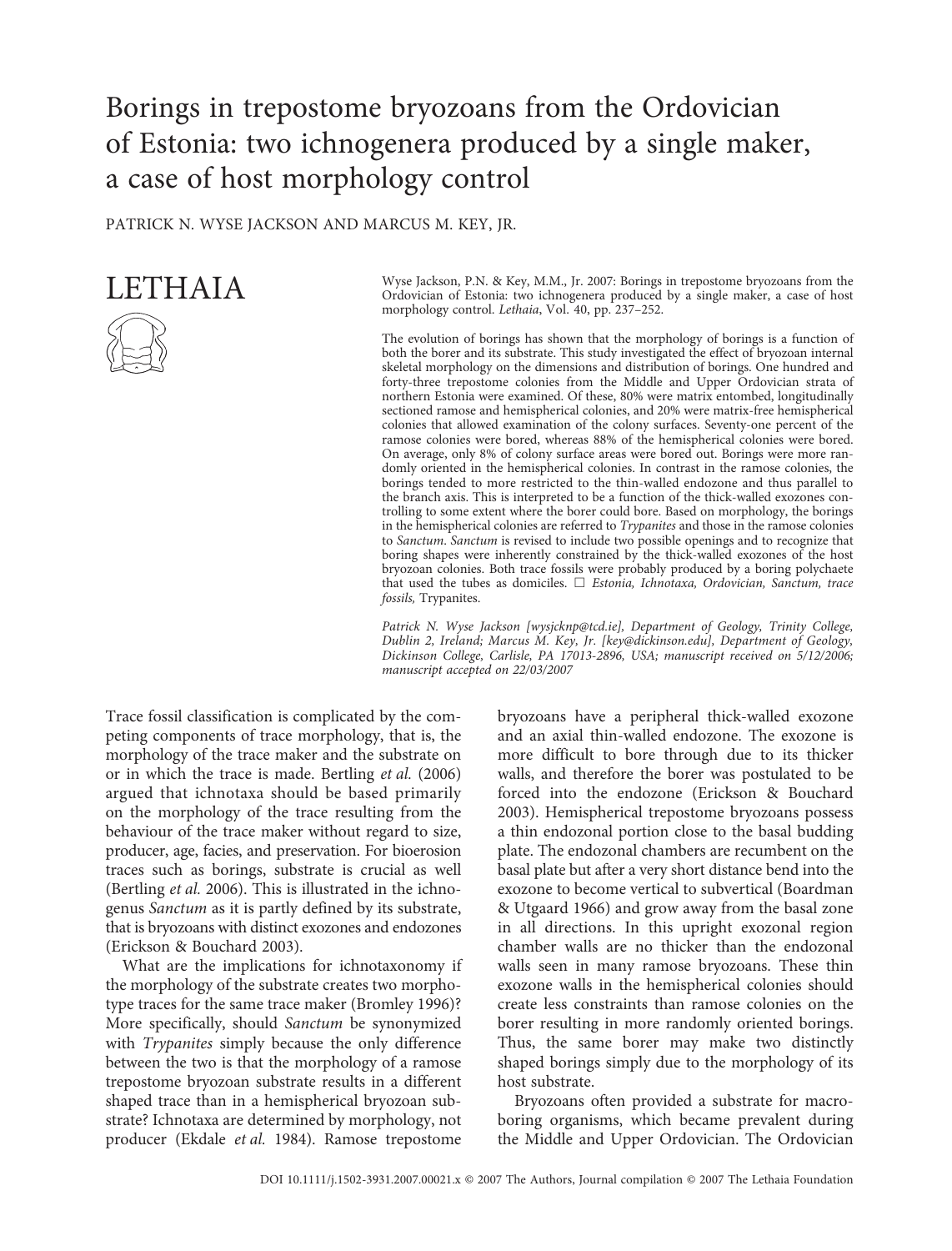radiation in bryozoan biodiversity (Taylor & Ernst 2004) may have contributed to the rapid diversification of macroboring ichnotaxa at this time, which is now referred to as the Ordovician Bioerosion Revolution (Wilson & Palmer 2006). It may be a result of the Ordovician radiation of marine invertebrates and the concurrent differentiation of hard substrate niches (Wilson & Palmer 2006). *Trypanites* predated this revolution as it started in the Early Cambrian (James *et al.* 1977; Kobluk *et al.* 1978; Palmer 1982; Wilson & Palmer 2006). *Sanctum* certainly is part of the revolution as it is first reported in the Upper Ordovician (Erickson & Bouchard 2003).

## Geological setting and stratigraphy

This study is based on bryozoan colonies collected from the Middle and Upper Ordovician of northern Estonia. The Ordovician strata lie almost horizontally with a regional southward dip of 2.5°–3.5° (Männil 1990). During the Ordovician, the Baltic basin experienced a period of regional intracratonic platform subsidence (Nikishin *et al*. 1996). As sea level rose, there was progressive overstepping of the basin's margins, and shallow marine carbonates and shales were deposited on the platform (Hints *et al*. 1989). From the Middle to Late Ordovician, Estonia (part of the Baltica Plate) drifted from 45 to 30°S latitude (Torsvik *et al.* 1992; Raukas & Teedumäe 1997; Cocks & Torsvik 2004, 2005). Carbonate deposition in the Baltic basin extended over Scandinavia and East Baltic (Nestor & Einasto 1997; Ainsaar *et al*. 1999; Dronov & Homer 1999; Sivhed *et al.* 2004). Deposition in the basin is characterized by concentric confacies belts (Jaanusson 1976, 1995). The Northern Estonia Confacies belt is characterized by laminar, nodular, argillaceous, bioclastic limestones and pure biomicritic limestones (Ainsaar *et al*. 1999). Bryozoans are major contributors to the biogenic carbonate of these limestones (Bassler 1911; Männil 1961a; Polma 1972).

During the Lower to early Middle Ordovician, the Baltic basin was dominated by cool-water, condensed carbonates/marls, which by the late Middle to Upper Ordovician were replaced by warm water carbonate and build-up accumulation (Sivhed *et al.* 2004). The change in depositional style was related to the progressing collision of Baltica with Avalonia (Nestor & Einasto 1997; Meidla & Ainsaar 2004).

Eight stratigraphic stages from the Middle and Upper Ordovician of northern Estonia were sampled (Table 1). To avoid any biases from fragmentary colonies, only the most complete bryozoans were selected. The bryozoans came from 16 different localities (Fig. 1) including quarries (Aluvere, Harku, *Table 1.* Stratigraphic distribution of bryozoan colonies and borings through the Baltic Middle and Upper Ordovician (Global Series and Baltic Series and Stages follow stratigraphic scheme for Estonia and Baltoscandia outlined in Nõlvak (1997, Table 7, p. 54); Webby (1998, fig. 4); and Meidla & Ainsaar (2004, fig. 3).

| Global<br>series | Baltic<br>series | Baltic<br>stages | Number<br>of bryozoan<br>colonies<br>examined | Percentage<br>of bryozoan<br>colonies<br>bored |
|------------------|------------------|------------------|-----------------------------------------------|------------------------------------------------|
|                  |                  | Oandu            |                                               | 57                                             |
| Upper            |                  | Keila            | 62                                            | 90                                             |
| Ordovician       |                  | Haljala          | 16                                            | 81                                             |
|                  | Viru             | Kukruse          | 33                                            | 64                                             |
|                  |                  | Uhaku            | 8                                             | 88                                             |
|                  |                  | Lasnamägi        | 10                                            | 100                                            |
| Middle           |                  | Aseri            | $\mathbf{0}$                                  |                                                |
| Ordovician       |                  | Kunda            | 6                                             | 50                                             |
|                  | Oeland           | Volkov           |                                               | 0                                              |

Kohtla, Kunda-Aru, Pääskula, Peetri (near Harku), Saka, Väo (in Tallinn), Vasalemma), coastal exposures (Pakri, Põõsaspea, Ristna), road cuts (Laagna Tee (in Tallinn), Madise), and subsurface cores (Kuusiku, Rooküla) (for stratigraphy and locality details of many of these localities see Hints & Ainsaar 2004).

## Materials and methodology

One hundred and forty-three trepostome bryozoan colonies were utilized in this study, of which 68 (48%) were ramose erect branching colonies all preserved in matrix, and 75 (52%) were hemispherical dome-shaped massive colonies, some of which were free of matrix and some were preserved in the matrix. All but 34 were sectioned longitudinally. Three were sectioned obliquely, two transversely, and 29 matrixfree hemispherical colonies were not sectioned so their colony surfaces could be examined. In the former, these surfaces were polished which allowed for the borings to be more easily examined. A number of hemispherical colonies were then slabbed to reveal internal structures. All the ramose colonies were sectioned for interior examination, and a few were sufficiently free of matrix as to allow examination of surface borings. All the material is housed in the Geological Museum, Trinity College, Dublin (specimen prefix TCD).

On each colony various characters were measured or scored (Fig. 2). The following five characters were measured: (1) Cross-sectional area of the colony was the area of the colony in cross-section view; except in matrix-free hemispherical colonies, it was simply the area of the top of the colony in plan view. (2) The number of borings was simply a count of the number of individual borings visible. This underestimates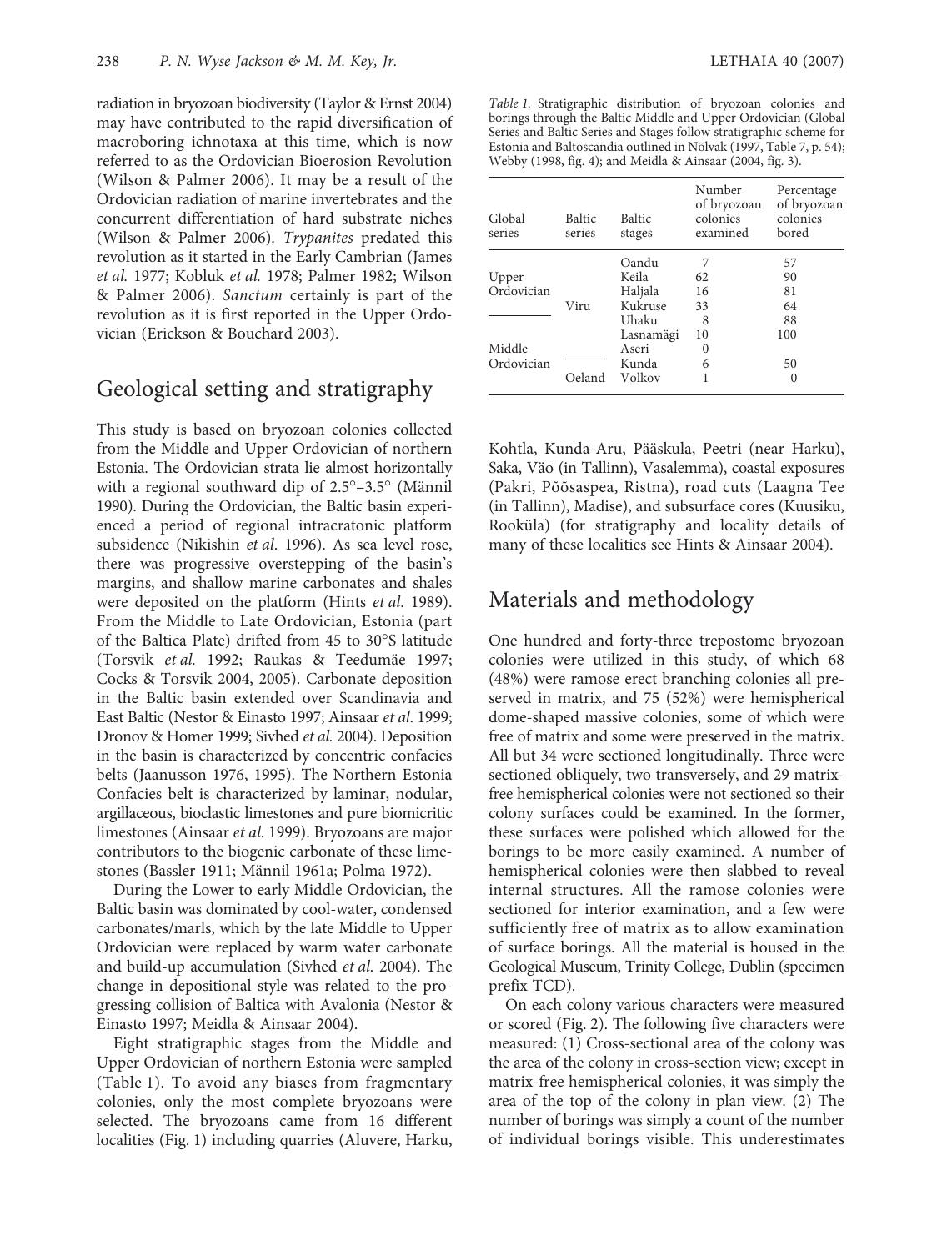

*Fig. 1.* Schematic geological map of northern Estonia showing collecting localities. Ca = Cambrian,  $O_2$  = Middle Ordovician,  $O_3$  = Upper Ordovician, S = Silurian.  $\Box A$ . Southern Scandinavia and the Baltic Sea.  $\Box B$ . Location of Estonia. Modified from Vinn (2004, fig. 1). C. Collecting localities and geology. Modified from Meidla & Ainsaar (2004, fig. 1).



*Fig. 2.* Parameters measured on borings in trepostome bryozoan colonies in this study. Scale bars 10 mm.  $\Box A$ . Ramose colony. TCD.58168, Vasalemma Quarry, Saue Member, Kahula Formation, Keila Stage, Upper Ordovician. Short arrows point to boring openings to colony surface. Boring cross-sectional area depicted with dotted line.  $\Box$ B. Hemispherical colony. TCD.58620, Kohtla Quarry, Kiviõli Member, Viivikonna Formation, Kukruse Stage, Upper Ordovician.

the number of borings as cross-cutting borings were counted as one boring since we could not differentiate the two. (3) Cross-sectional area of boring. This underestimates the true area as rarely did the section intersect the borings along their long axis. (4) The minimum length of each boring is also correlated with the orientation of the cross-section to the boring. Boring lengths are complicated measurements as they combine biological information about the borer, ecological information about the host colony's ability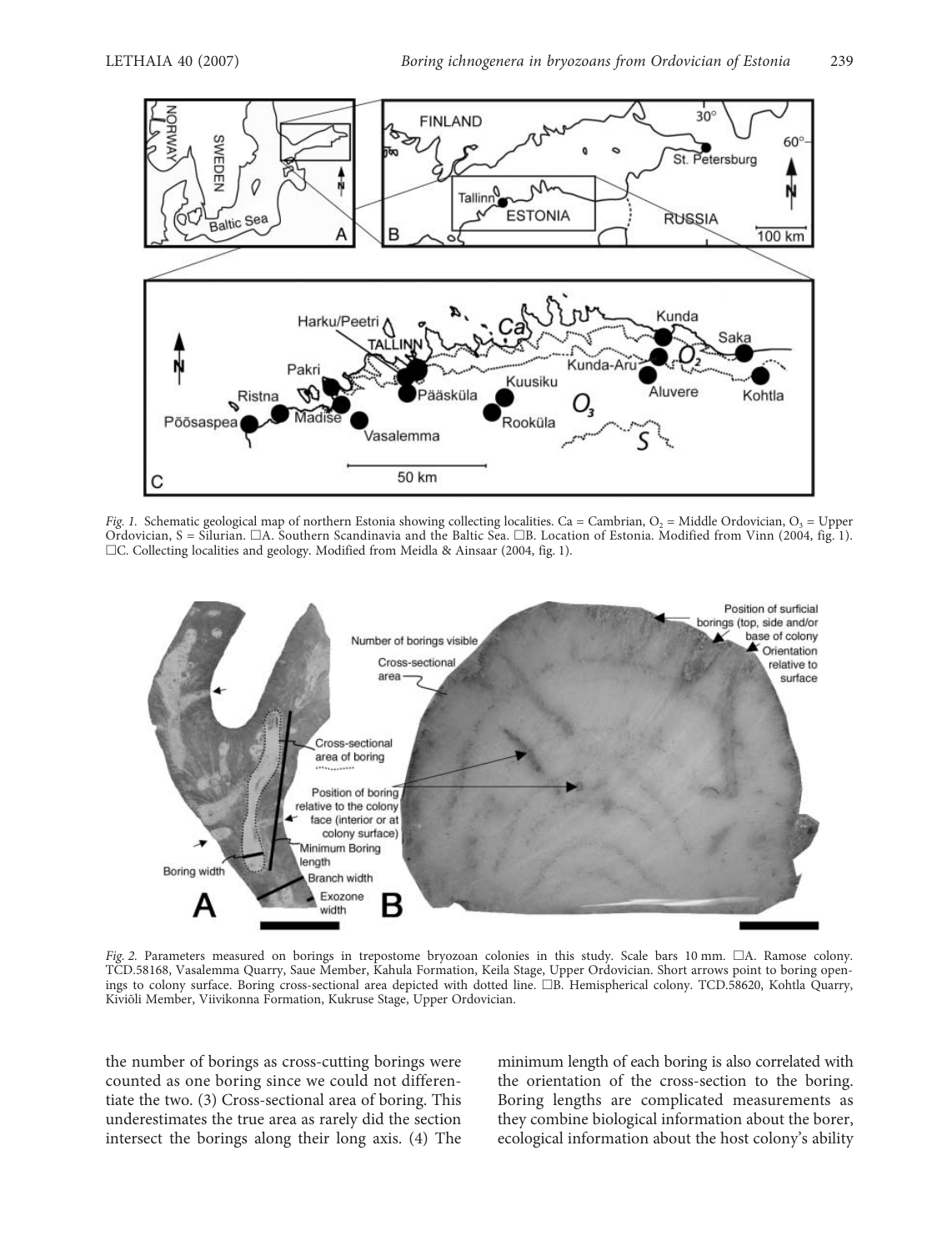to be bored, and the orientation of the boring to the thin section. As a result, boring length undoubtedly underestimates the true length of the borings. (5) The maximum width measured perpendicular to the length of each boring is independent of the orientation of the cross-section to the boring; as a result it contains more biological information about the boring and/or borer. In addition for the ramose colonies, we measured (6) branch width and (7) exozone width. All measurements were made to the nearest 0.01 mm on a digital image analysis system with a measurement error of 3.7%.

For each colony we calculated the mean boring area, mean minimum boring length, mean boring width, total area of borings, and the percentage of the colony cross-sectional area that was bored.

For each colony we scored the following five characters: (1) Position of the boring relative to the colony surface (i.e., completely in the interior or at the colony surface). (2) Position of the surficial borings within the colony (i.e., at top, side, and/or base of the colony). (3) Orientation of the surficial borings relative to the colony surface (i.e., perpendicular, oblique, or parallel). (4) Infilling material (i.e., sparry cement, matrix, or both). (5) Relationship between zooecial walls of the colony and the boring (i.e., trunctated or deflected). In addition for the ramose colonies, we scored the following two characters: (6) Orientation of the boring relative to the branch axis (i.e., parallel, oblique, or perpendicular). (7) Position of the boring relative to the endozone and exozone. The exozone is defined as the thick-walled surficial part of ramose colonies, whereas the endozone is the thin-walled axial part of ramose colonies (Boardman & Cheetham 1983) (Fig. 3B, C).

We also measured, calculated, and scored the same characters for ghosts in the sectioned ramose and hemispherical colonies. Ghosts are defined as smaller sparry cement-filled voids within larger matrix-filled borings. We interpret ghosts as the sparry cementfilled cast of the boring organism that was killed by infilling of matrix into the larger boring it had excavated. Matrix infilling would have occurred during a storm event that involved burial of the host colony. As the boring organism decayed, a void was left in the matrix-filled boring that was later filled by diagenetic sparry cement. Even though the soft-bodied animal would likely be compressed by post-mortem decay and shrinkage as well as by sediment compaction, the minimum length dimension of the ghosts represent the minimum length dimension of the boring organism better than the minimum length of the matrix-filled borings. The borer's width was probably the same as the boring width as most extant borers are the same width as their borings (Tapanila 2001), but that post-mortem shrinkage or other factors outlined above have reduced the width seen here in the ghosts.

### Observations and results

In total 623 borings were measured on 143 colonies (Table 2). Colonies ranged in size from small delicate ramose forms (colony cross-sectional area  $= 18$  mm<sup>2</sup>) (Fig. 3A-C) to giant hemispherical forms (24,293 mm<sup>2</sup>) (Fig. 4). The ramose colonies on average were significantly smaller (mean cross-sectional area  $= 167$  mm<sup>2</sup>) than the hemispherical colonies (mean  $= 1,066$  mm<sup>2</sup>)  $(t$ -test,  $P = 0.008$ ).

To determine if there was any bias in the counting and measuring of borings for the two types of hemispherical colonies (matrix-free or matrix-entombed), we compared the results of hemispherical colonies whose borings were measured from thin sections (46 colonies) *versus* those measured from exterior surfaces (29 colonies). The percentage of colonies bored was similar (89% for matrix-entombed thin sectioned colony interiors, 86% for matrix-free exterior surfaces), and the mean boring widths were not significantly different (*t*-test, *P* > 0.05). Thus it was concluded that the boring data taken from the colony interiors from thin sections were comparable with those taken from exterior surfaces.

#### *Boring intensities*

Overall, 80% of the colonies were bored (Table 2). More of the hemispherical colonies (88%) were bored than the ramose colonies (71%). The number of borings per colony ranged from zero for nine of the hemispherical colonies and 20 of the ramose colonies to 79 in the largest hemispherical colony (Fig. 4G). The hemispherical colonies also had significantly more borings per colony (mean = 4.3) than the ramose colonies (mean = 1.7) (*t*-test,  $P < 0.001$ ). This was partly due to the greater size of the hemispherical colonies which should have had more borings simply because they were bigger. By way of comparison, we note that Vinn (2005) reported on bored brachiopods from the same stratigraphical and geographical area as our study. Only 43% of the brachiopods he examined were bored as opposed to 80% of the bryozoans studied here. (Vinn (2005) noted that *Trypanites* was host-specific: over 40% of the valves of *Estlandia* and *Clitambonites* were bored, while less than 10% of valves of *Cyrtonotella*, *Septomena* and *Bekkerina* were bored. The boring organism was also size selective preferring large adult shells.)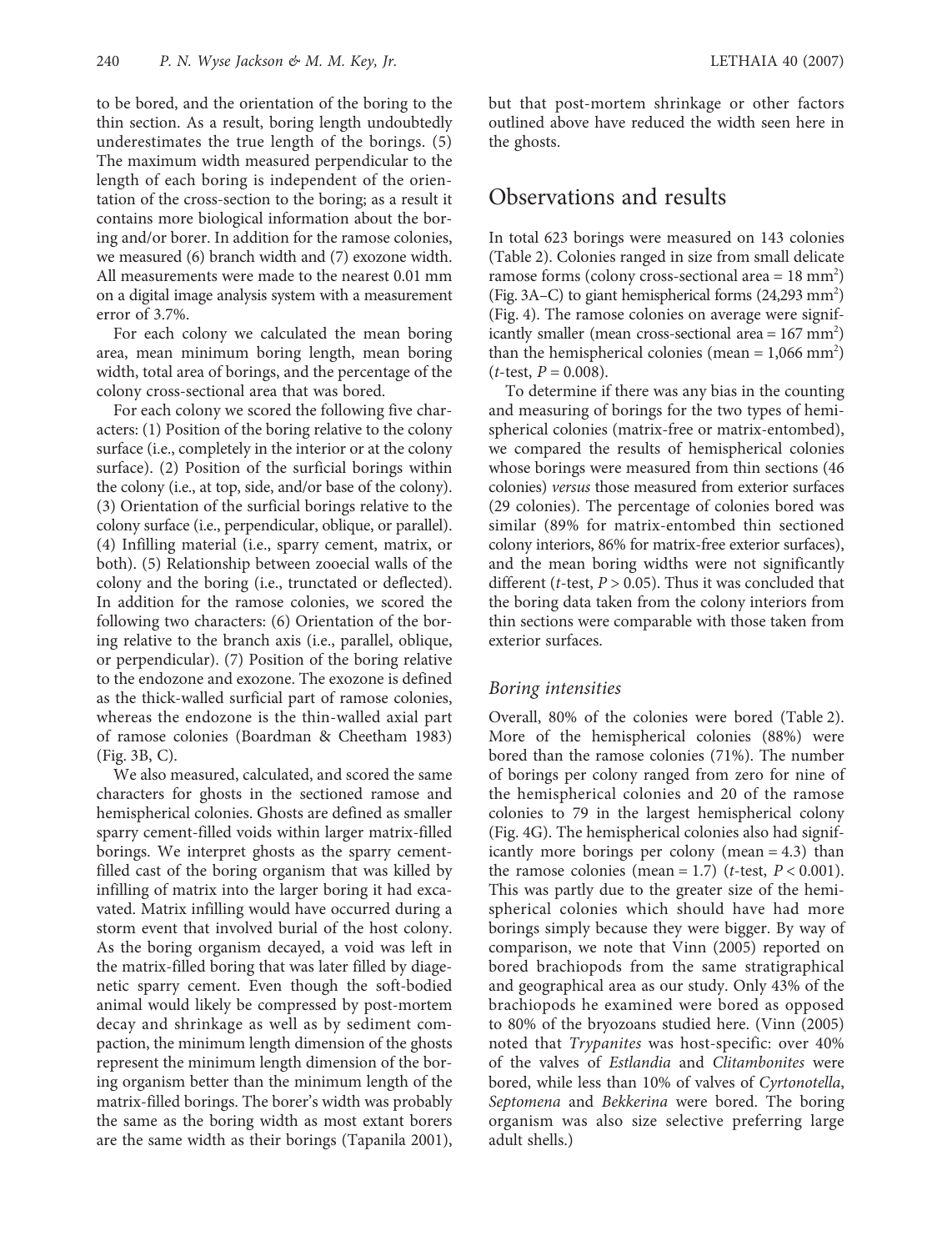

*Fig. 3.* Ramose trepostome bryozoans with *Sanctum* borings. □A, B. TCD.58168, Vasalemma Quarry, Saue Member, Kahula Formation, Keila Stage, Upper Ordovician. Scale bars 10 mm.  $\Box A$ . Exterior view of ramose colony with nine circular boring openings to surface.  $\Box B$ . Longitudinal section through A showing some perpendicular borings through outer thick-walled exozone (arrowed), and general pattern of longitudinal borings through the interior thin-walled endozone, roughly parallel to branch axis. C. Longitudinal section through branched colony showing exozone and long longitudinally orientated boring that has removed most of the endozone through the colony on one side. TCD.58353, Ristna Cliff, Kahula Formation, Keila Stage, Upper Ordovician. Scale bar 10 mm. D. Oblique longitudinal section showing skeletal repair tissue (arrowed) adjacent to a boring, TCD.58214, Pakri Peninsula, Väo Formation, Uhaku Stage, Middle Ordovician. Scale bar 2 mm.  $\Box$ E. Oblique transverse section through a boring (dotted line (arrowed)) with jagged broken exozonal walls and back-filled sediment (arrowed) lateral to the boring. TCD.58300, Madise Village, Madise Member, Kahula Formation, Haljala Stage, Upper Ordovician. Scale bar 2 mm.

As expected the number of borings in our study was significantly positively correlated with colony size (linear regression,  $R^2 = 0.62$ ,  $P < 0.001$ ). The percentage area of the colony bored was not significantly correlated with colony size (linear regression,  $R^2 = 0.00$ ,  $P > 0.05$ ), which suggests that the borers

settled more on the larger colonies simply because they were larger, and not because they actively selected larger colonies. To correct for this we calculated the percentage of each colony's cross-sectional area that was bored out. We only used the 46 thin-sectioned hemispherical colonies as they have the same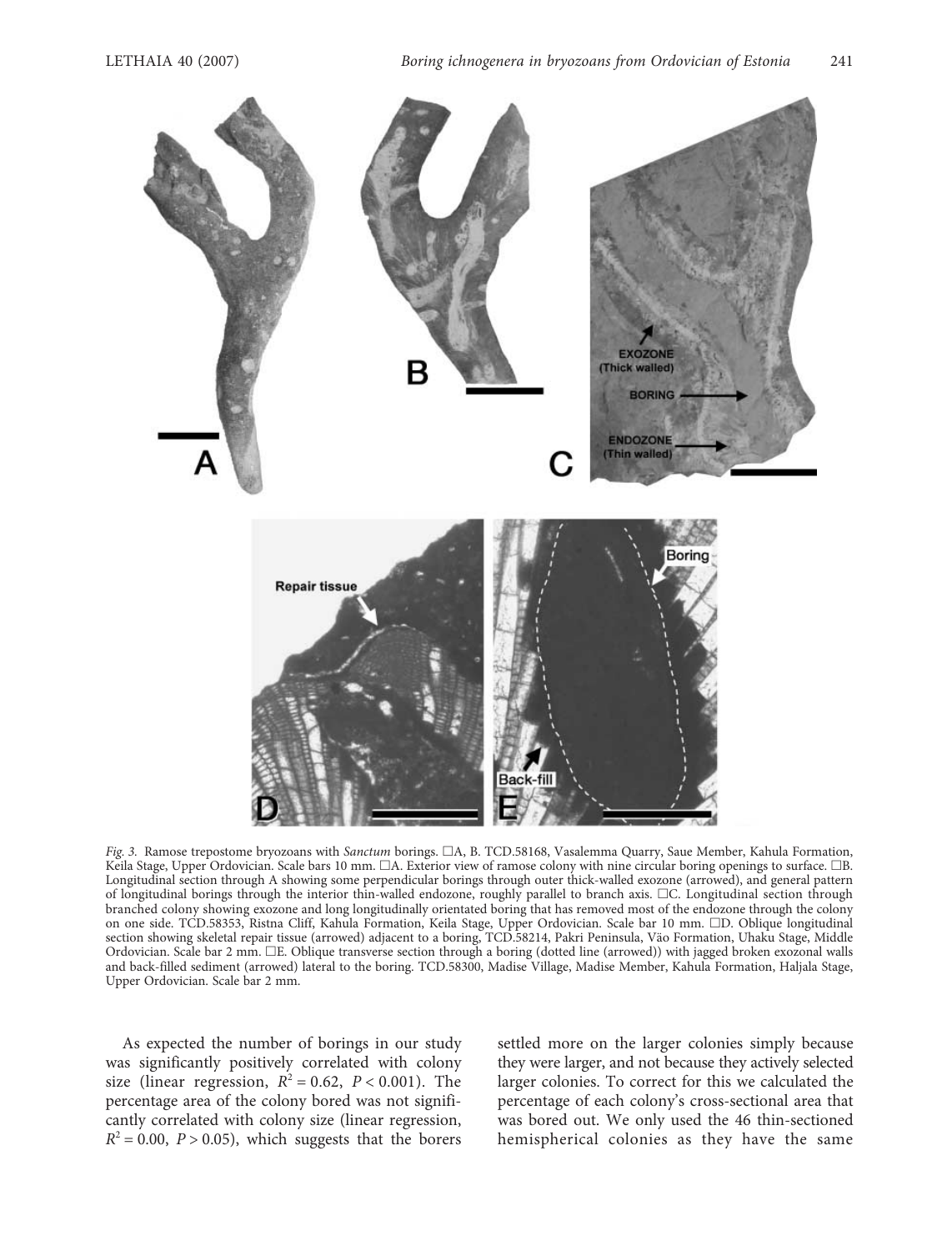|  |  |  | Table 2. Summary statistics for colony and boring quantitative characters for ramose and hemispherical colonies. |  |  |
|--|--|--|------------------------------------------------------------------------------------------------------------------|--|--|
|  |  |  |                                                                                                                  |  |  |

|                                                                                            | Ramose<br>colonies | Hemispherical<br>colonies<br>(longitudinally)<br>sectioned) | Hemispherical<br>colonies<br>(both surfaces) | Total | Ghosts<br>in borings |
|--------------------------------------------------------------------------------------------|--------------------|-------------------------------------------------------------|----------------------------------------------|-------|----------------------|
| No. of colonies sampled                                                                    | 68                 | 46                                                          | 29                                           | 143   | 18                   |
| No. of colonies bored                                                                      | 48                 | 41                                                          | 25                                           | 114   | na                   |
| % colonies bored                                                                           | 71                 | 89                                                          | 86                                           | 80    | na                   |
| Mean no. of borings per colony                                                             | 1.7                | 2.8                                                         | 6.8                                          | 4.4   | na                   |
| Mean no. of borings per bored colony                                                       | 2.3                | 3.2                                                         | 8.6                                          | 5.3   | 2                    |
| Mean colony cross-sectional area (mm <sup>2</sup> )                                        | 167                | 356                                                         | 2034                                         | 639   | na                   |
| Mean total boring cross-sectional area (mm <sup>2</sup> )<br>[includes non-bored colonies] | 20                 | 29                                                          | 186                                          | 50    | na                   |
| Mean % colony cross-sectional area bored<br>[includes non-bored colonies]                  | 10                 | 8                                                           | 4                                            | 8     | na                   |
| Mean boring cross-sectional area (mm <sup>2</sup> )                                        | 19                 | 12                                                          | 17                                           | 16    | 5                    |
| Mean minimum boring length (mm)                                                            | 7.1                | 5.5                                                         | 4.9                                          | 6.0   | 3.9                  |
| Mean boring width (mm)                                                                     | 2.1                | 2.1                                                         | 2.6                                          | 2.2   | 1.2                  |
| Minimum boring length/width ratio                                                          | 3.4                | 2.6                                                         | 1.9                                          | 2.7   | 3.3                  |

na, not applicable.

geometric relationship between the borings and the longitudinal cross-sections as the ramose colonies. The ramose colonies had a higher percentage of area bored (10%) than the hemispherical colonies (8%), but the difference was not significant (*t*-test, *P* > 0.05).

#### *Boring dimensions*

Minimum boring length ranges from a mean of 4.9 mm in the matrix-free hemispherical colonies to 7.1 mm in the ramose colonies (Table 2). Boring width is a more useful character as maximum boring width should approximate true boring diameter regardless of the orientation of the boring to the thin section. Boring widths were less variable and did not significantly differ among the different colony morphologies (Fig. 6). Mean boring widths ranged from a mean of 2.1 mm in matrix-entombed hemispherical colonies and ramose colonies to a mean of 2.6 mm in matrix-free hemispherical colonies (Table 2). Vinn's (2005) borings in brachiopods were on average smaller (mode = 0.5 mm) than those in the bryozoans (mode  $= 1.54$  mm).

#### *Ghosts*

Ghosts were found in 18 of the 114 (16%) sectioned colonies, eight in ramose colonies and ten in hemispherical colonies (Fig. 5). These differ from the 'ghost rims' observed by Kobluk & Nemcsok (1982, Fig. 1b) which are diagenetic recrystallization of micritic linings of borings, and from the geopetal fills at the bottom and lateral margins of *Trypanites* noted by Tapanila *et al.* (2004, p. 297). The degree of postmortem shrinkage of the soft-bodied borer can be seen in the significantly smaller ghost widths (mean = 1.2 mm) compared to the boring widths (mean = 2.3 mm) (*t*-test, *P* < 0.001) (see Fig. 5). If our interpretation of ghosts as remnant body cavities is correct, then ghosts should have shorter minimum lengths than borings. This proved to be the case in the thin-sectioned colonies with the mean boring minimum length (6.4 mm) being significantly longer than that for the ghosts  $(3.9 \text{ mm})$  (*t*-test,  $P = 0.014$ ).

#### *Effect of borings on colonies*

Did the borings have a negative impact on the bryozoans? Before this question can be answered, we must address the question of whether the colonies were alive at the time of boring. As the colonies were also bored on their bottom surfaces, the colonies must have rolled along the substrate during storms (Cuffey 1997; Sanders *et al.* 2002). When this happened for an extended period of time, the zooids on the colony surface in the sediment presumably died. Therefore, parts of the colony surface were undoubtedly bored where there were no living zooids. As clonal animals, it is typical for bryozoan colonies to have living and necrotic parts, therefore it is likely parts of the colony surface were alive when bored. The truncated nature of the zooecial walls at the edges of borings does not help resolve this. The truncated walls simply indicate that the zooecia were dead before or were killed during the boring.

In the matrix-free hemispherical colonies, on average only 4.2% of the colony surface was bored. This suggests that borings did not have a great impact on the number of feeding zooids. However, it is possible that if the boring organism was a filter feeder, then its filtration fan when active would have had a deleterious effect on the ability of bryozoan zooids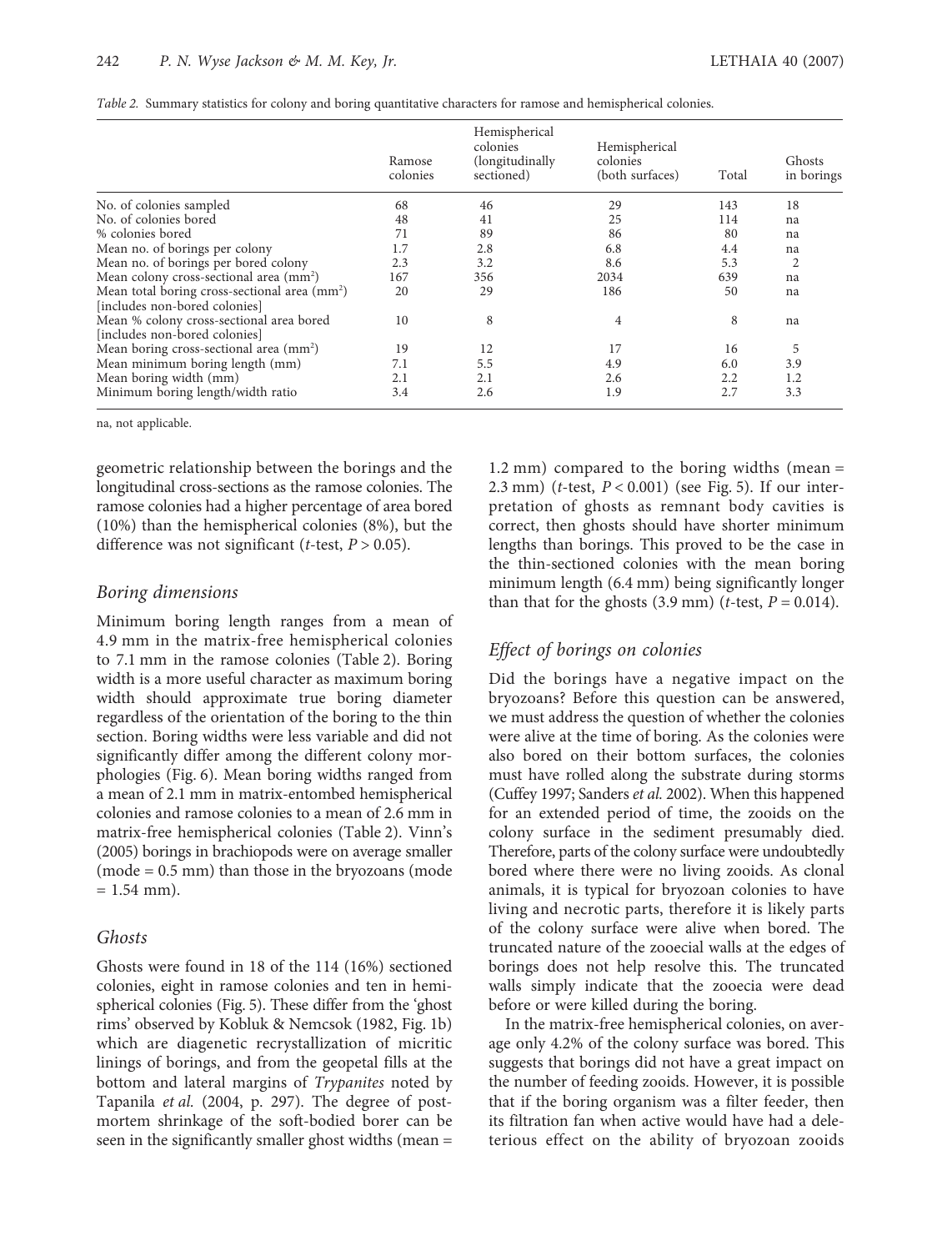

*Fig. 4.* Hemispherical trepostome bryozoans with *Trypanites* borings. All scale bars 10 mm. □A, B, C. TCD.58620, Kohtla Quarry, Kiviõli Member, Viivikonna Formation, Kukruse Stage, Upper Ordovician.  $\Box A$ . Exterior surface with circular boring openings with a range of diameters.  $\Box$ B. Longitudinal section through A showing thin-walled exozonal skeleton transversed by several tubular borings; most enter perpendicular to the surface and then become more randomly orientated. The concentric darker zones represent earlier growth stages of the colony.  $\Box$ C. Detail of B.  $\Box$ D, E. TCD.58388, Ristna Cliff, Kahula Formation, Keila Stage, Upper Ordovician.  $\Box$ D. Upper surface of colony in plan view showing autozooecial apertures, and scattered boring openings. The majority of openings are small representing borings by juveniles whereas the four larger ones are interpreted to have been made by adults.  $\Box$ E. Basal surface in plan view showing radiating growth pattern of colony and two large boring openings.  $\Box$ F. TCD.58371, Ristna Cliff, Kahula Formation, Keila Stage, Upper Ordovician. Upper surface plan view of truncated colony which has been extensively bored with tubular borings in various orientations. Borings outlined by dotted lines.  $\Box G$ . TCD.58620, Kohtla Quarry, Kiviõli Member, Viivikonna Formation, Kukruse Stage, Upper Ordovician. Plan view of basal surface with tubular borings in centre. The outer dark concentric zones are undulations in the basal surface of the colony.

situated immediately underneath the fan to feed. Another potential threat to the colonies, at least the ramose ones, was the effect of borings on the structural integrity of the colony. Erickson & Bouchard (2003) argued that bored out endozones in ramose colonies could compromise the strength of ramose branches leading to breakage. This is certainly possible, but any potential effect is lessened by the fact that the strength of ramose branches comes from their exozone width and branch width, not the endozone skeletal material (Key 1991). This is analogous to the strength of an I-beam as opposed to a solid cylinder.

Kobluk & Nemcsok (1982, p. 680) argue *Prasopora* was only bored when dead, as does Tapanila *et al.* (2004) for stromatoporoids. However, in this study we show that boring into living bryozoan colonies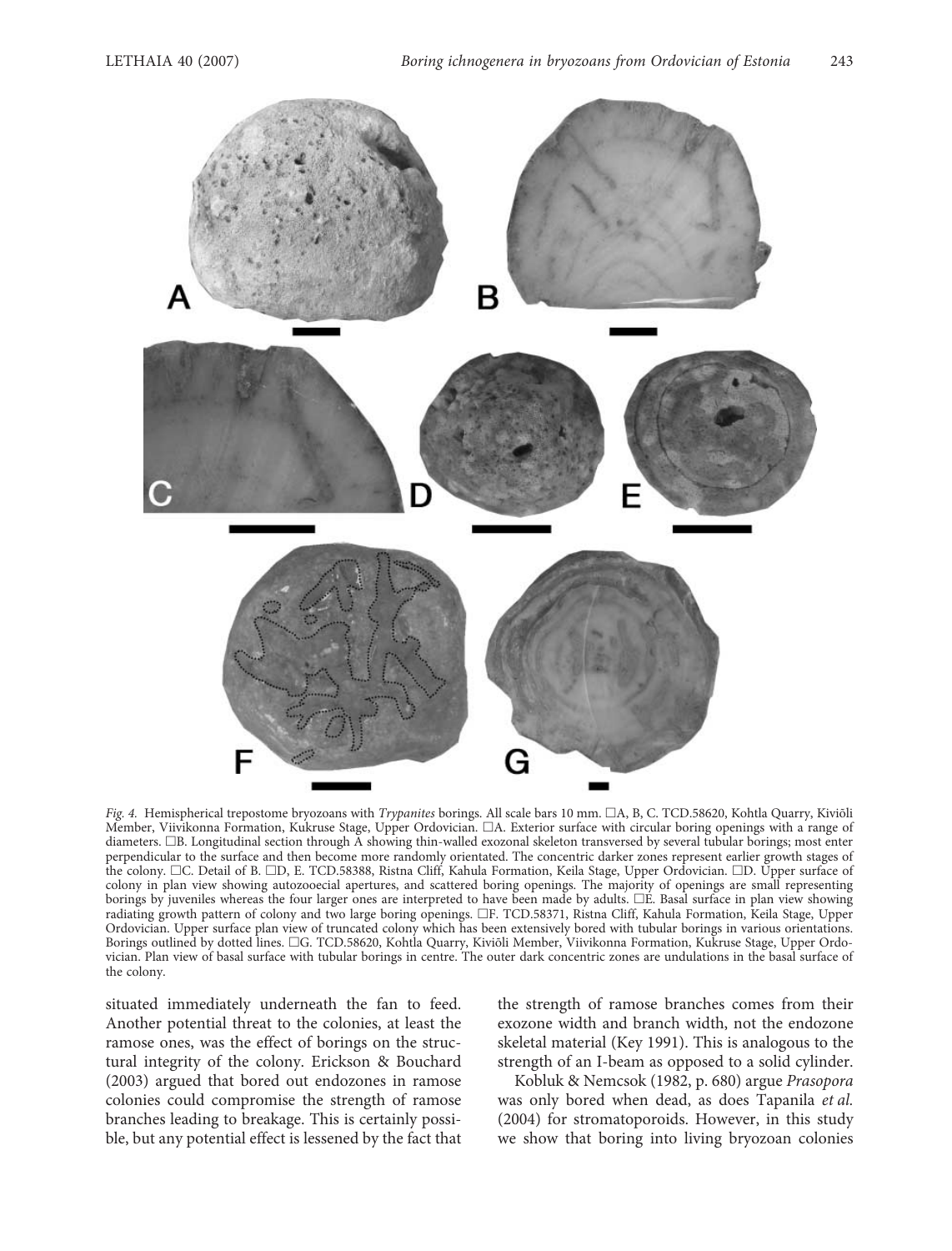

*Fig. 5.* □A-F. Ghosts and faecal pellets in *Sanctum* and *Trypanites* borings. These are infilled by sparry calcite and contrast sharply with the matrix filled borings. All scale bars 2 mm.  $\Box A$ –C ramose bryozoan colonies, and  $\Box D$ –F hemispherical bryozoan colonies. A. Oblique longitudinal section; calcitic ghost in centre of *Sanctum* boring. TCD.58168, Vasalemma Quarry, Saue Member, Kahula Formation, Keila Stage, Upper Ordovician.  $\Box$ B. Oblique tangential section; circular ghost profile on lateral margin of *Sanctum* boring. TCD.58152, Vasalemma Quarry, Pääsküla Member, Kahula Formation, Keila Stage, Upper Ordovician. CC. Longitudinal section with most of endozone removed. Thin curved ghost representing long profile of boring animal in *Sanctum* boring. TCD.58156, Vasalemma Quarry, Saue Member, Kahula Formation, Keila Stage, Upper Ordovician. <sup>DD</sup>. Oblique section through Trypanites tube with ghost profile. TCD.58007, Väo Quarry, Väo Formation, Uhaku Stage, Middle Ordovician. □E. As □D. TCD.58002, Väo Quarry, Väo Formation, Uhaku Stage, Middle Ordovician.  $\Box$ F. *Trypanites* boring containing small dark faecal pellets in right-hand side. TCD.58215, Pakri Peninsula, Väo Formation, Uhaku Stage, Middle Ordovician.

certainly does occur, as evidenced by the presence of repair tissue adjacent to some borings (Fig. 3C) but it is impossible to determine if *in vivo* boring occurred extensively (see Lamond & Tapanila 2003).

Typically only the outer surface (periphery in a hemispherical colony and exozone in a ramose colony) of a bryozoan colony contains living zooids. The rest of the interior of the colony generally does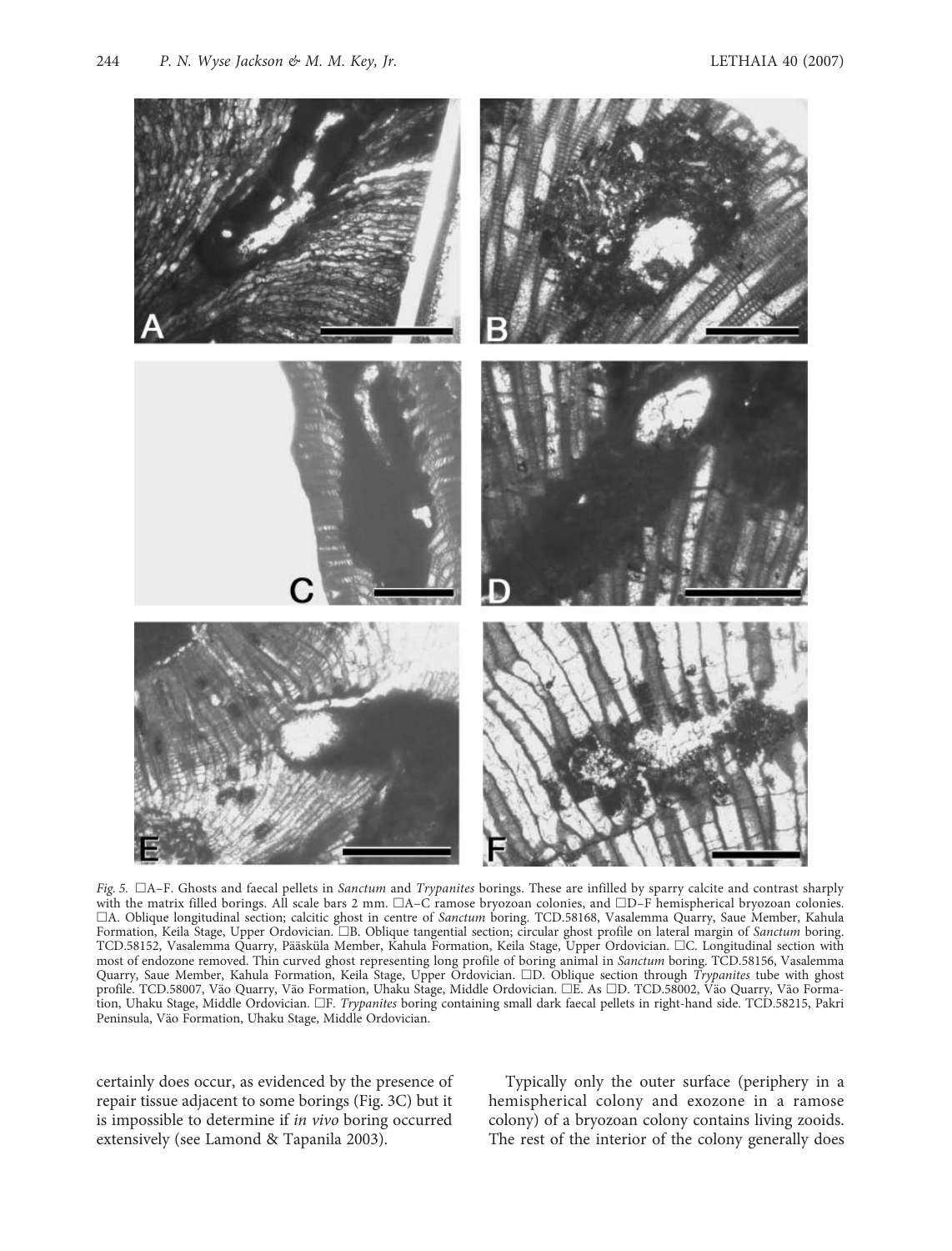

*Fig. 6.* Frequency histogram of maximum boring widths for exterior surfaces of hemispherical colonies, interiors of hemispherical colonies, and interiors of ramose colonies.

not. As a result, only the initial surface boring would potentially kill zooids. In the matrix-free hemispherical colonies, on average only 4.2% of the colony surface was bored. This low number suggests that there was not a large negative impact on the number of feeding zooids by the borings. It is likely that *Trypanites* developed in both living and dead bryozoan hosts. This also suggests the reasons for and function of the boring – as we demonstrate these borings are found mainly in the endozone which lacks zooids and other living tissue, and they were used as a domicile and not produced by a boring animal seeking nutrients.

Could the internal borings have compromised the structural integrity of the colonies? The percentage of the internal cross-sectional area of the colonies that was bored out averaged 8% and ranged from 0% for the unbored colonies to 78% for one ramose colony (Table 1). These internal borings were almost entirely restricted to the thin endozonal zooecial walls. As this percentage is so low, there probably was not much of an impact on the strength of the colonies. The loss of the endozone should not significantly decrease the strength of the ramose colonies (Key 1991).

The boring organisms are endoskeletozoans (an animal that inhabits any organic hard substrate that is either dead or alive, see Taylor & Wilson 2002). Even though we only have one example of synvivo

boring (Fig. 3D), we assume that most of the colonies were alive (around their peripheral margins, as outlined above) at the time of boring due to a lack of fouling organisms on the colony surfaces. In this case the boring organism lived within live host bryozoan colonies of both morphologies and we suggest that this has no serious impact on living polypide numbers. As such they may be regarded as being in endosymbiosis with the host bryozoan. Unlike many endosymbiotic relationships with a host, we do not have a case for suggesting that the boring organism here forms a bioclaustration. Bioclaustrations are formed when an endosymbiont becomes embedded within the growing skeleton of the host, which results in the formation of a cavity in which the endosymbiont lives (Tapanila 2005). In this study we have evidence of rare regeneration and repair of outermost exozonal skeletal tissue subsequent to it having been bored (Fig. 3C). It is clear that the cavities formed within the bryozoan colonies were not developed around an endosymbiont during growth of those colonies, but that they were bored subsequent to colony growth, and therefore they are not bioclaustrations.

## *Spatial distribution of borings within colonies*

The number of borings and the percentage of surface area bored on hemispherical colonies did not differ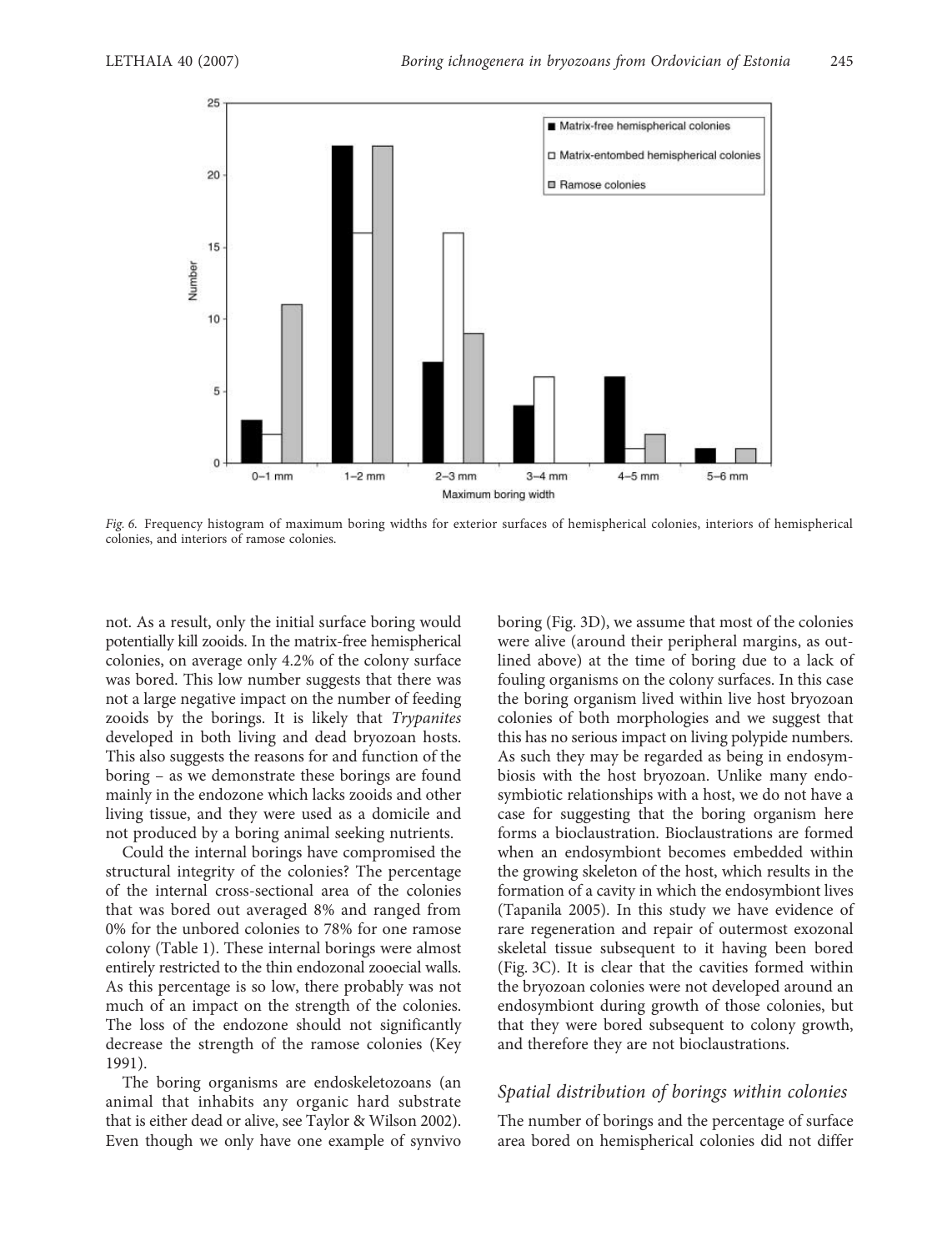significantly between the top of the colony and the bottom (*t*-tests, *P* > 0.05). This suggests that the borers did not have a preference for either surface and/or that the bryozoan colonies were bored when upright as well as overturned by storms. These types of massive colonies that are repeatedly overturned during their life have been termed ectoproctoliths (Thiel *et al.* 1996).

Borings on colonial organisms that were not flipped during life by storms such as stromatoporoids, corals, and some bryozoans exhibit a preference for the topographically high points of the hosts (Kershaw 1980; Kobluk & Nemcsok 1982; Nield 1984; Habrant & Lathuiliere 2000; Wilson & Lazzuri 2000; Tapanila *et al.* 2004). The contrast between these stable host colonies and our hemispherical bryozoans may be due to repeated flipping of the bryozoans during their life. Dome or bell-shaped massive bryozoan colonies are hydrodynamically more stable in an upside-down position (Wyse Jackson *et al.* 2002). Experimental modelling has shown that the right-side up orientation is effective at maintaining upright orientation in low to medium energy wave regimes, but once the colonies are entrained, they tend to settle upside down (Wyse Jackson *et al.* 2002). Additional support that our hemispherical colonies may have been overturned comes from Kershaw (1980, p. 331) who demonstrated that *Trypanites* did not occur in the cryptic niches found under some Silurian stromatoporoids, and that it was restricted to the upper surfaces of colonies. He reasoned that where the underside of colonies was bored, the colonies had been overturned.

If the borers were actively selecting their host colonies, then we would predict that the ramose colonies with thinner exozones would be more bored than those with thicker exozones. This is in marked contrast to the findings of Tapanila *et al.* 2004, who found that borers favoured those corals and sponges with a higher substrate density. Highsmith (1981) found that modern borers tend to selectively target denser coral substrates, and that *Trypanites* is abundant in really dense coccoserids, proporids and clathrodictyids (Tapanila, personal communication, 2006). Exozones in ramose trepostomes are composed of thicker walls (often by two orders of magnitude) than in the endozone (Fig. 3C) and could create a deterrence to borers. The number of borings was not significantly correlated with exozone width (linear regression,  $R^2 = 0.03$ ,  $P > 0.05$ ), which suggests that the borers were not actively selecting for ramose colonies with thinner exozones and/or against those with thicker exozones. The borers probably lacked a way to determine exozone width from the colony surface.

Were the orientations of the borings constrained by the presence or absence of a thick-walled exozone? To test this, we calculated the boring length:width ratio. A ratio of 1:1 indicates that the borings were as long as wide. This would occur if the boring was oriented perpendicular to the longitudinal section of the thin section. A larger ratio indicates that the borings were oriented more parallel to the thin section. Our results (Table 2) show that the ramose colonies (mean = 3.654) had a significantly larger ratio than the hemispherical colonies (mean = 2.76) (*t*-test, *P* < 0.0047). This suggests that the borings in the ramose colonies were oriented more parallel to the branch axes (i.e., were constrained by the exozone), and that the borings in the hemispherical colonies were oriented more randomly. This analysis requires the assumption that the borings were the same length in both colony shapes. As discussed above, the hemispherical colonies are significantly larger than the ramose colonies and thus should have had longer borings. Thus our data should have been biased against finding the length:width ratio to be higher in the ramose colonies.

Borings entered or exited the colony roughly perpendicular to the colony surface 68% of the time in ramose colonies and 55% of the time in hemispherical colonies (mean = 60%). Kobluk *et al.* (1978) and Kobluk & Nemcsok (1982) reported that borings intersected the colony surface from 60 to 90°, with most at 90° (Nield 1984). Our findings are consistent with these observations. A minority of the borings intersected the colony surface obliquely or parallel. Borings oriented roughly perpendicular to the colony surface would have minimized intersection with skeletal walls of the bryozoan zooecia which would have provided more resistance than the empty zooecial chambers. This is especially true with the ramose colonies with their thicker zooecial walls in the exozone. In these colonies the borings seemed to parallel the zooecial chamber axes (Fig. 3B). This same pattern is seen in *Favosites* corals where the borings are oriented down the center of the corallites to avoid the corallite walls (Tapanila *et al.* 2004). This is supported by the higher percentage of borings intersecting the colony surface roughly perpendicular in the ramose as opposed to the hemispherical colonies. In the ramose colonies, 57% of the borings were roughly parallel to the branch axis and 79% were in the endozone. This suggests that the borers were actively avoiding the exozone with its thicker skeletal walls. Rarely did borings go straight through a colony, suggesting that these may have been bored after burial by a different organism boring through the sediment and any clasts (e.g., bryozoan colonies) it encountered.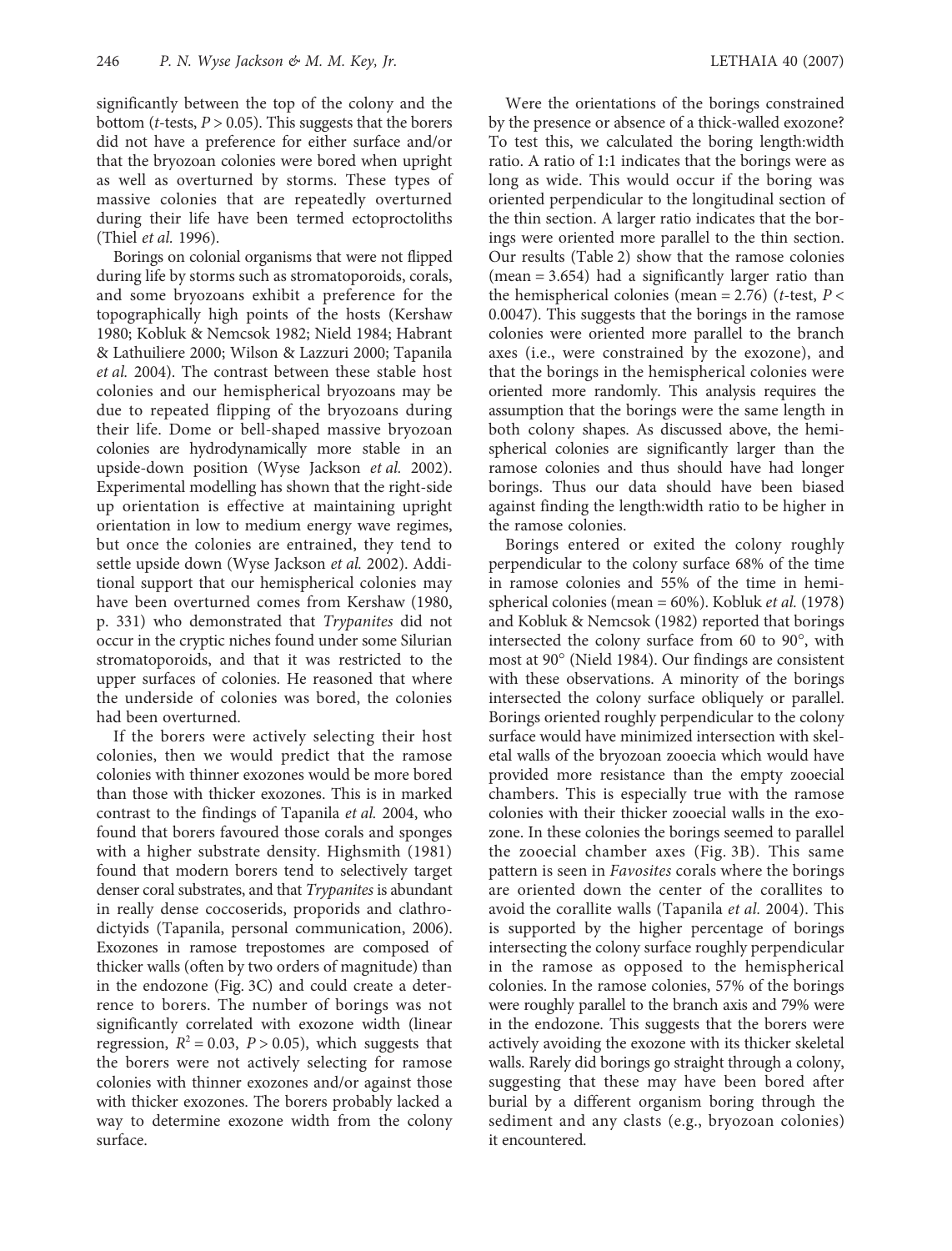# Identification of the Estonian borings

Borings are frequent bioerosional features (Palmer & Plewes 1993) within Lower Palaeozoic faunas (Kobluk *et al.* 1978; Wilson 2000; Wilson & Palmer 2006) where they have been identified variously as predatory borings or domiciles (see references in Wilson & Palmer 2001). Such borings are known to affect many taxa including brachiopods (Clarke 1921; Kaplan & Baumiller 2000; Vinn 2004, 2005), bryozoans (Cameron 1969a, b; Cuffey 1977; Kobluk & Nemcsok 1982; Spjeldnaes 1981; Pickerill *et al*. 1984; Buttler & Wyse Jackson 1997; Wilson & Lazzuri 2000), corals (Elias 1986; Tapanila & Holmer 2006), and stromatoporoids (Clarke 1921; Nield 1984; Pemberton *et al.* 1988; Wilson & Palmer 1988; Tapanila *et al.* 2004; Tapanila & Holmer 2006).

#### *Borings in Lower Palaeozoic bryozoans*

Borings made in Lower Palaeozoic bryozoans, particularly in the trepostome genera *Diplotrypa* Nicholson, 1879 and *Prasopora* Nicholson & Etheridge, 1877, have been assigned to various ichnogenera including *Trypanites* Mägdefrau, 1932; *Palaeosabella* Clarke, 1921; *Vermiforichnus* Cameron, 1969a; *Petroxestes* Wilson & Palmer, 1988; and most recently *Sanctum* Erickson & Bouchard, 2003. From the Cincinnatian of Ohio, Palmer & Wilson (1988) described the unusual trace fossil *Catellocaula* which they found on the trepostome *Amplexopora*, but this they showed to be a pseudoboring, recently recognized as a bioclaustration (Tapanila 2005).

*Trypanites* has been the most widely reported of these ichnotaxa, and is characterized by being a simple, unbranched, long cylindrical boring with length-towidth ratio of  $> 20:1$ , that may be up to 4.9 mm in diameter (Palmer *et al.* 1997; Cole & Palmer 1999). Wilson & Palmer (2006) note a word of caution that many borings attributed to *Trypanites* twist and are not necessarily elongate and may represent ichnogenera that are not simply filter feeders. They suggest that better ichnosystematics of *Trypanites* may yield a greater diversity of boring ichnotaxa in the Ordovician than hitherto recognized. Of the borings observed here, the length-to-width ratio is  $< 20:1$  for two reasons; first, our sections are orientated randomly to the long axis of the borings, and therefore we never know the true length of the borings. Second, the dimensions of the host colonies may restrict the length of the borings to less than one-twentieth of their diameter.

*Vermiforichnus*, a boring described in the hemispherical trepostome *Prasopora orientalis* from the Ordovician of New York (Cameron 1969b), is a synonym of *Trypanites* (Pemberton *et al*. 1988).

*Palaeosabella* is a clavate boring with length-towidth ratio of < 10:1, and although morphologically different from *Trypanites*, the two ichnogenera have often been confused.

*Petroxestes* is a surficial elongate boring produced by bivalves and is known from hardgrounds and bryozoan colonies from the Ordovician of North America (Wilson & Palmer 1988, 2006) and from the Lower Silurian of Anticosti Island, Canada (Tapanila & Copper 2002).

*Sanctum* was described as being a domichnia with a single, circular opening 1.1 to 3.2 mm in diameter that formed a variety of chamber shapes (clavate, flabellate, or irregular) in the endozonal skeleton of both ramose and frondose Lower Palaeozoic trepostome bryozoans.

## *The Estonian borings*

It is clear that in the material examined two ichnogenera are present.

1. In the large hemispherical bryozoan colonies, the borings are curved elongated tubes with a mean minimum length of 5.5 mm and a mean width of 2.1 mm (Fig. 4B, C). They are randomly orientated as indicated by a low minimum boring length/width mean value of 2.76. This is due to the fact that there are no space or morphological skeletal restrictions imposed by the host colony on their propagation and development. In transverse section, borings can be seen to have a cross-cutting relationship, and the intensity of boring was so great in some of the colonies that their apexes were lost due to mechanical breakdown caused by the borings (Fig. 4F).

The orientation and pattern of boring are not restricted by the orientation and thickness of the zooecial walls in the hemispherical bryozoans (Fig. 4B–C, F–G). Zoarial skeleton of most trepostome bryozoans is divided into a thin-walled endozone and a thicker outer walled exozone (Fig. 3C), but these fully mature, hemispherical bryozoan colonies that had a full complement of feeding polypides at the growing surface are unusual in that the endozone was restricted to a narrow zone close to the basal budding plate (Boardman & Utgaard 1966), and that the outer exozone was composed of thin zooecial walls (see Mänill 1961b for a discussion of colony morphology in hemispherical trepostomes, and Madsen 1987 for a discussion of skeletal growth in trepostomes). Although noting Wilson & Palmer's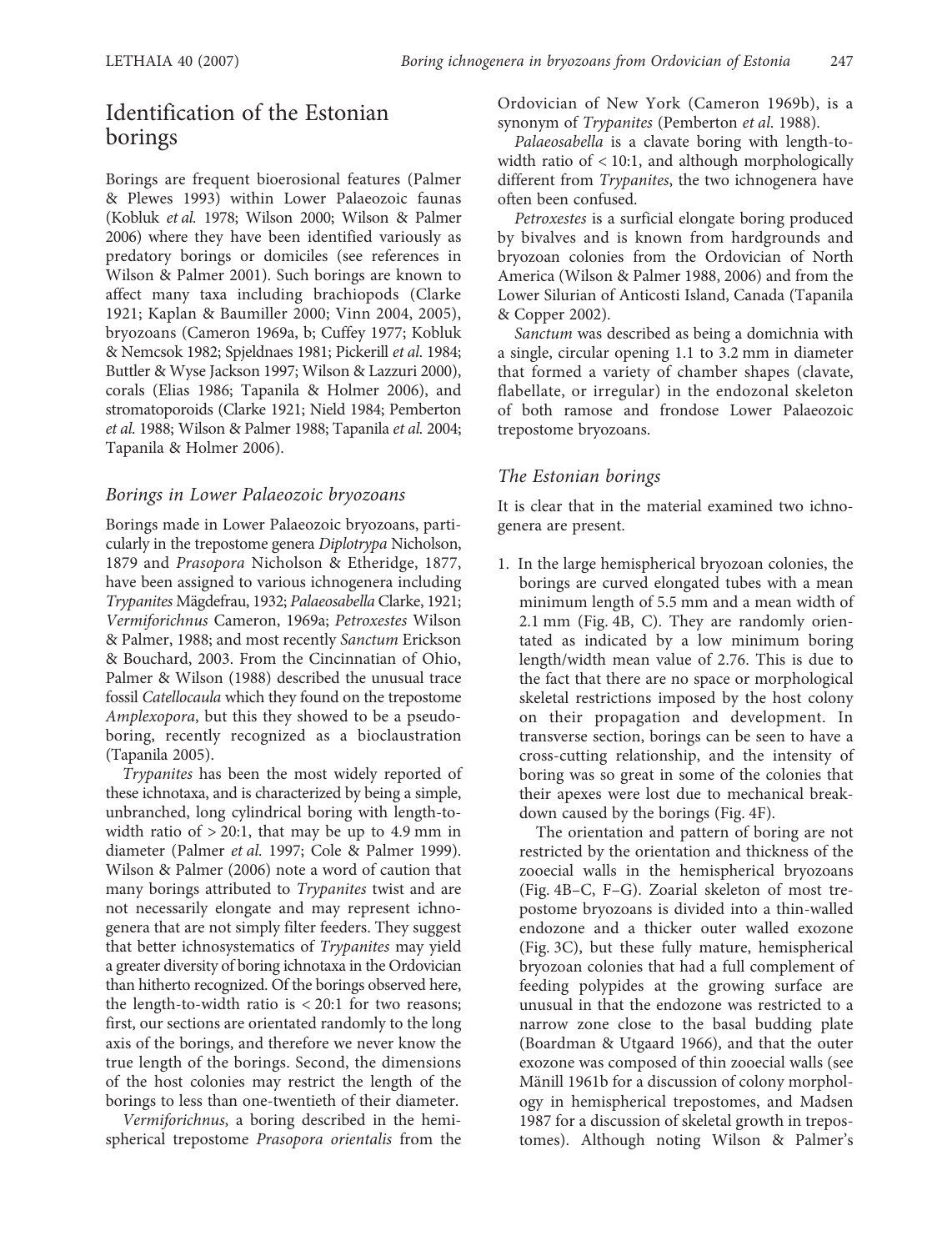(2006, p. 111) caution regarding the possible complexity of the ichnosystematics of *Trypanites* Mägdefrau, 1932 we have referred the borings in these hemispherical colonies to this ichnogenus.

2. In the ramose erect bryozoans, borings had a mean length of 7.1 mm, some 1.6 mm on average greater than in the hemispherical colonies, but had an identical mean width of 2.1 mm. However, the boring length/width mean value was higher in the ramose forms (3.74) which indicates that the borings were influenced by the tubular morphology of the erect bryozoans (see Fig. 3B). The borers were preferentially avoiding the exozone with the thicker skeletal walls and favoured excavating the thin-walled endozone. Consequently, the borings in the ramose bryozoan colonies were in a more axial orientation (Fig. 3B) than the borings in the hemispherical colonies which have a more random orientation. The traces in the erect ramose bryozoans are referable to *Sanctum* Erickson & Bouchard, 2003, although unlike *Sanctum* previously diagnosed, may have had more than one opening to chambers (Fig. 3A).

In both cases it is clear that the morphology of these traces is directly controlled by the morphology of the colonies, the disposition and development of the thickened exozonal skeleton in the ramose forms or the thin-walled nature of the exozone in the hemispherical colonies. These parameters had a direct bearing on the ability with which the boring organism could excavate borings. The morphology of borings seems to have been affected by the ramose form, while the hemispherical form allowed *Trypanites* to form the way the animal 'normally' would make it.

# What produced the borings in the Estonian trepostome bryozoans?

Various organisms have developed lithophagy and produce borings or dissolve shelly material and produce circular openings. In modern oceans, a vast array of organisms have the ability to bioerode (Neumann 1966; Bromley 1970, 1992; Warme 1977; Wilson 2000), either by boring or by grazing (Taylor & Wilson 2003). A high percentage of bioerosion is carried out by boring bivalves (such as *Lithodomus*) and by boring clionaid sponges, and to a lesser extent by crustaceans such as barnacles and amphipods, and by echinoids and polychaete worms. Wilson (2000) has argued that through the Phanerozoic there was a change in the style of bioerosion and that in the Palaeozoic and early Mesozoic bioerosion rates were low and generally confined to the production of small holes in hard substrates, but that by the later Mesozoic bioerosion rates increased as bivalves and sponges became more prominent and various organisms sought out endolithic niches to exploit.

In the Palaeozoic, *Trypanites* was perhaps the most prevalent bioeroded ichnofossil and the animals that were responsible for producing these trace fossils have undoubtedly changed over the course of the Phanerozoic (Kobluk *et al*. 1978; Kobluk & Nemcsok 1982). This is not surprising as the ichnogenus ranges from the Cambrian (James *et al.* 1977) to the Recent (Kobluk *et al.* 1978). *Trypanites* probably represents sessile annelid polychaete worm dwelling structures (Elias 1986) or protection structures (Cole & Palmer 1999), although other organisms postulated as being the *Trypanites* 'animal' include bivalves, sipunculid peanut worms, polychaetes, acrothoracican barnacles (see Kobluk *et al*. 1978, Table 1), or phoronids (Pemberton *et al*. 1988). That some *Trypanites* was produced by polychaetes is supported by the fact that Kobluk & Nemcsok (1982) found annelid polychaete microfossils in bored bryozoan colonies; these may be a derived from a detrital polychaete jaw, and that Cameron (1969a, b) reported the presence of the spionid polychaete *Vermiforafacta rollinsi* preserved within a *Vermiforichnus* [= *Trypanites*] boring. *Trypanites* can occur by itself, indicating monospecific recruitment of trace makers (Kobluk & Nemcsok 1982; Bertling 1999) or with other trace makers (Ebbestad & Tapanila 2005).

In this study we provide evidence that suggests that the borings found in both the erect ramose bryozoans and the hemispherical bryozoan colonies were produced by *an identical organism*, but of significance is the fact that the form of the trace made in each colony type may be *different* simply because of the different internal morphologies of the colonies. As outlined above, the ghosts of the boring organism naturally had a smaller width than the borings in which they were found, and significantly there was no difference in the ghost width between ramose colonies and hemispherical colonies (Fig. 5A–E), thus pointing to their common body profile and biological type. Associated with the ghosts in a number of borings are faecal pellets which add further weight to their biological nature, although Tapanila *et al.* (2004, p. 297) suggest that such material may be introduced subsequently due to a secondary bioturbating organism. There is a slight possibility that the ghosts represent the remains of a nestler, an animal that inhabited the borings subsequent to their formation by another animal. However, this is unlikely in this case, because for this to be a possibility, one would expect to see bioturbated sediment in the borings and such reworked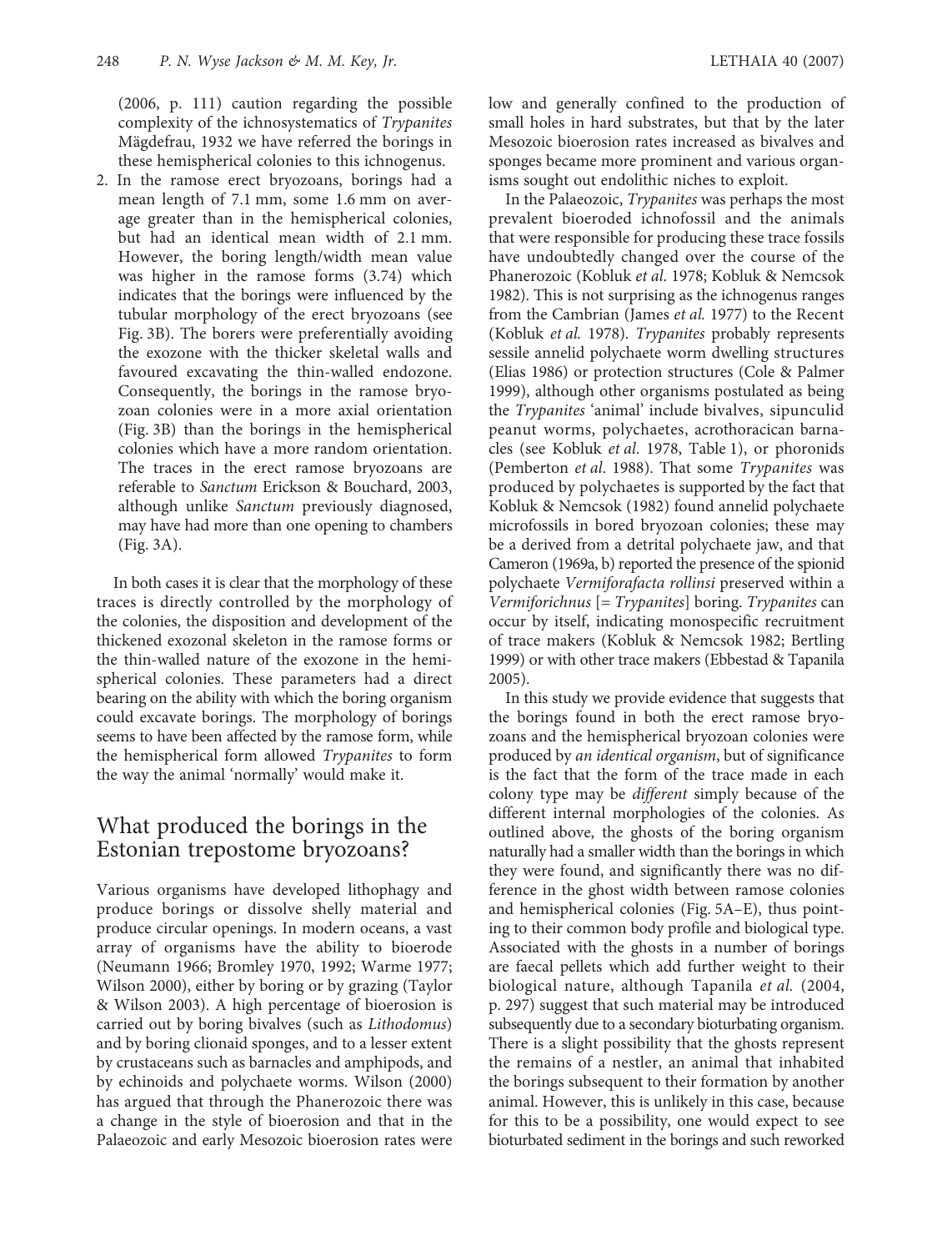material was not developed in the borings described here.

It is possible that the boring organism was a sipunculan worm, some of which can bore into hard substrates. Equally it may have been a polychaete similar to modern spionid or vermiform worms, with a mean body diameter (excluding any appendages) of 1.2 mm, but if one considers any appendages that it would have possessed then these would account for the larger width borings observed. These appendages were not preserved as ghosts with only the trunk of the animal sufficiently robust for such preservation to take place. The polychaete produced tubes nearly twice its body diameter by mining through endozonal skeleton, and this action accounts for the broken margins of borings (Figs 3E, 5). The maximum length of tubes is unknown. We found 11 borings with two openings – these could simply be overprinted borings that cannot be distinguished one from another. Within the larger hemispherical colonies, movement would have been unrestricted and so elongated tubes characteristic of *Trypanites* are frequently observed (Fig. 4B–C), whereas in the restricted space offered within the endozonal portion of the ramose colonies any movement by the polychaete would have mined away much of the endozonal skeleton (Fig. 3B–C), producing a chamber characteristic of the ichnogenus *Sanctum*.

As was noted earlier, the *Sanctum*/*Trypanites* organism that produced the borings in the bryozoans under study selectively bored through low density bryozoan substrates. This is in contract with findings for some modern corals (Highsmith 181) and fossil corals and sponges (Tapanila *et al.* 2004). This suggests that there may be some fundamental behavioural difference between the *Sanctum*/*Trypanites* organism reported here, and other *Trypanites* occurrences; this may allow for the recognition of different types of *Trypanites*.

# Reinterpretation of *Sanctum* (Erickson & Bouchard, 2003)

The shape of the chambers described by Erickson & Bouchard (2003) is a direct consequence of containment of the boring organism by the exozone skeleton, and we contend that in other similar trepostomes the shape of such chambers would reflect the characteristics of the outer thickened exozonal skeleton. Erickson & Bouchard (2003, p. 1002) gave the diagnosis of *Sanctum* as follows: 'Domichnia originated by boring a single, circular opening through exozonal skeleton, followed by removal of endozonal skeleton to produce dwelling cavities. Chambers of varying shapes, linear, clavate, flabellate or irregular, rather roughly, mechanically excavated out of endozonal skeleton in both ramose twig or frondose-blade growth forms of Paleozoic Bryozoa. Characteristics of openings and chambers as presently known are those of the type species.' To this should be added the important observation that *chamber morphology is defined and controlled by the exozone.* Equally chambers may be reached by *more than one opening.*

Erickson & Bouchard (2003, p. 1008) suggested that the chambers in *Sanctum* may have been produced as a domicile for an amphipod-like or isopod-like crustacean, and that they were occupied by a small colony of these creatures that fed outside their domicile. They compared the galleries with those of modern haustoriid amphipod galleries and rejected the possibility that the chambers and borings were made by polychaete or boring bivalves. However, in the light of earlier observations and discussion regarding the evidence for the producing organism, we suggest that *Sanctum* was produced by a polychaete worm with a diameter of approximately 2 mm, and that this organism was using the bryozoan host as a domicile rather than a source of nutrients.

# Conclusions

Borings are frequently found in both ramose and hemispherical trepostome bryozoans from the Ordovician of Estonia. These bryozoan colony forms are distinctive and have a different skeletal arrangement, with the ramose bryozoan skeleton differentiated into a thicker-walled peripheral exozone and a thinnerwalled axial endozone. The hemispherical colonies do not develop a thick-walled exozone, rather the exozonal walls are thin. These skeletal differences influence the morphology of borings made within them. Borings in the hemispherical colonies are generally unbranched and tubular, and typical of the common ichnogenus *Trypanites*. Borings in erect ramose colonies remove much or all of the endozone producing irregular shaped borings that are generally aligned parallel to the exozone and growth direction of the bryozoan colony. These borings are characteristic of the rare ichnogenus *Sanctum* hitherto only described from the Cincinnatian of North America. Significantly, both ichnogenera were probably produced by an identical boring organism, which we suggest was a spionid or vermiform polychaete, but whose borings reflect the different morphologies of the host bryozoans into which and through which it bored. In other words, the same borer makes two distinctly shaped borings simply due to the morphology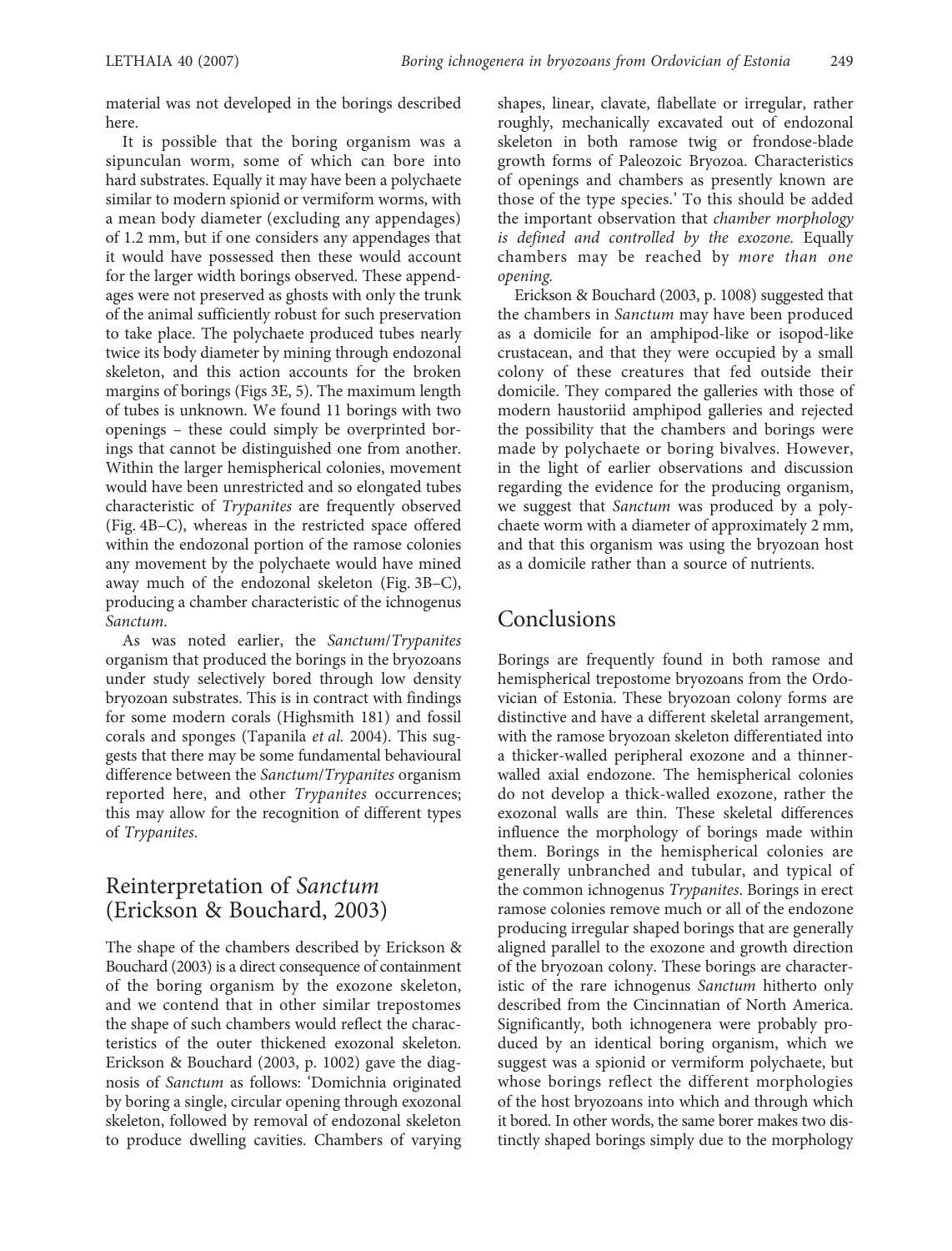of its host substrate. According to Bertling *et al.* (2006) this is legitimate so *Sanctum* and *Trypanites* should not be synonymized. The morphology of *Sanctum* traces is revised as controlled by the morphology of the exozonal skeleton of the bryozoan in which it is found.

*Acknowledgements. –* We are most grateful to Dr. Linda Hints (Geological Institute of Estonia, Tallin) who kindly introduced us to the Ordovician geology of Estonia, and accompanied us in the field, as did Dr. Andrej Ernst (Christian-Albrechts-Universität, Kiel), Tim Samson (Dickinson College) and Dr. Rein Einasto (Geological Institute of Estonia, Tallinn). Laboratory assistance was provided by Michael Burns (Dickinson College), and drafting was by Peter Hanley (Dickinson College). We thank Dr. Richard Boardman (Smithsonian Institution), Dr. F. Ken McKinney (Appalachian State University), Dr. Mark Wilson (Wooster College) and Dr. Tim Palmer (University of Wales, Aberystwyth) for their advice regarding aspects of this research. We thank Dr. Leif Tapanila (University of Utah) and an anonymous reviewer for their insightful comments. We are grateful to the donors of the American Chemical Society Petroleum Research Fund (PRF grant no. 38213-B8 to MMK) for support of this research.

#### References

- Ainsaar, L., Meidla, T. & Martma, T. 1999: Evidence for a widespread carbon isotopic event associated with late Middle Ordovician sedimentological and faunal changes in Estonia. *Geological Magazine 136*, 49–62.
- Bassler, R.S. 1911: The early Paleozoic bryozoa of the Baltic provinces. *U.S. National Museum Bulletin 77*, 1–382.
- Bertling, M. 1999: Taphonomy of trace fossils at omission surfaces (Middle Triassic, East Germany). *Palaeogeography, Palaeoclimatology, Palaeoecology 149*, 27–40.
- Bertling, M., Braddy, S.J., Bromley, R.G., Demathieu, G.R., Genise, J., Mikulás, R., Nielsen, J.K., Nielsen, K.S.S., Rindsberg, A.K., Schlirf, M. & Uchman, A. 2006: Names for trace fossils: a uniform approach. *Lethaia 39*, 265–286.
- Boardman, R.S. & Cheetham, A.H. 1983: Glossary of morphological terms. *In* Robison, R.A. (ed.): *Treatise on Invertebrate Paleontology, Part G, Bryozoa (Revised) Volume 1*, 304–320. Geological Society of America, Boulder, Colorado, and University of Kansas, Lawrence, Kansas.
- Boardman, R.S. & Utgaard, J. 1966: A revision of the Ordovician bryozoan genera *Monticulipora*, *Peronopora*, *Heterotrypa*, and *Dekayia*. *Journal of Paleontology 40*, 1082–1108.
- Bromley, R.G. 1970: Borings as trace fossils and *Entobia cretacea* Portlock, as an example. *In* Crimes, T.P. & Harper, J.C. (eds): *Trace Fossils*, 49–90. Seel House Press, Liverpool, UK.
- Bromley, R.G. 1992: Bioerosion: eating rocks for fun and profit. *In* Maples, C.G. & West, R.R. (eds): *Trace Fossils: Short Courses in Paleontology 5*, 121–129.
- Bromley, R.G. 1996: *Trace Fossils: Biology, Taphonomy and Applications* (2nd edn). 361 pp. Chapman & Hall, London.
- Buttler, C.J. & Wyse Jackson, P.N. 1997: Trepostome bryozoans from the Tramore Limestone (Ordovician), County Waterford, Ireland. *Palaeontology Newsletter 36*, 35.
- Cameron, B. 1969a: New name for *Palaeosabella prisca* (McCoy), a Devonian worm-boring, and its preserved probable borer. *Journal of Paleontology 43*, 189–192.
- Cameron, B. 1969b: Paleozoic shell-boring annelids and their trace fossils. *American Zoologist 9*, 689–703.
- Clarke, J.M. 1921: Organic dependence and disease: their origin and significance. *New York State Museum Bulletin May–June 1919*, *221–222*, 1–113.
- Cocks, L.R.M. & Torsvik, T.H. 2004: Major terranes in the Ordovician. *In* Webby, B.D., Paris, F., Droser, M.L. & Percival,

I.G. (eds): *The Great Ordovician Biodiversification Event*, 61–67. Columbia University Press, New York.

- Cocks, L.R.M. & Torsvik, T.H. 2005: Baltica from the late Precambrian to mid-Palaeozoic times: the gain and loss of a terrane's identity. *Earth-Science Reviews 72*, 39–66.
- Cole, A.R. & Palmer, T.J. 1999: Middle Jurassic worm borings, a new giant ichnospeces of *Trypanites* from the Bajocian/ Dinatian unconformity, southern England. *Proceedings of the Geologists' Association 110*, 203–209.
- Cuffey, R.J. 1977: Mid-Ordovician bryozoan reefs in western Newfoundland. *Geological Society of America, Program with Abstracts 9*, 253.
- Cuffey, R.J. 1997: *Prasopora*-bearing event beds in the Coburn Limestone (Bryozoa; Ordovician; Pennsylvania). *In* Brett, C.E. & Baird, G.C. (eds): *Paleontological Events; Stratigraphic, Ecological, and Evolutionary Implications*, 110–130. Columbia University Press, New York.
- Dronov, A. & Homer, L.E. 1999: Depositional sequences in the Ordovician of Baltoscandia. *Acta Universitatis Carolinae, Geologica 43*, 133–136.
- Ebbestad, J. & Tapanila, L. 2005: Non-predatory borings in *Phanerotrema* (Gastropoda), Early Silurian, Anticosti Island, Quebec, Canada. *Palaeogeography, Palaeoclimatology, Palaeoecology 221*, 325–341.
- Ekdale, A.A., Bromley, R.G. & Pemberton, S.G. 1984: Ichnology: the use of trace fossils in sedimentology and stratigraphy. *Society of Economic Paleontologists and Mineralogists, Short Course*, *15*, 1–317.
- Elias, R.J. 1986: Symbiotic relationships between worms and solitary rugose corals in the Late Ordovician. *Paleobiology 12*, 32–45.
- Erickson, J.M. & Bouchard, T.D. 2003: Description and interpretation of *Sanctum laurentiensis*, new ichnogenus and ichnospecies, a domichnium mined into late Ordovician (Cincinnatian) ramose bryozoan colonies. *Journal of Paleontology 77*, 1002–1010.
- Habrant, N. & Lathuiliere, B. 2000: Jurassic corals as emersion indicators. *Lethaia 33*, 341–344.
- Highsmith, R.C. 1981: Coral bioerosion: damage relative to skeletal density. *The American Naturalist 117*, 193–198.
- Hints, L., Meidla, T., Nolvak, J. & Sarv, L. 1989: Some specific features of the Late Ordovician evolution in the Baltic Basin. *Proceedings of the Estonian Academy of Sciences, Geology 38*, 83–87.
- Hints, O. & Ainsaar, L. (eds) 2004: *8th Meeting of the Working Group on the Ordovician Geology of Baltoscandia, Conference Materials Abstracts and Field Guidebook*, 141 pp. Tartu University Press, Tartu, Estonia.
- Jaanusson, V. 1976: Faunal dynamics in the Middle Ordovician (Viruan) of Balto-Scandia. *In* Bassett, M.G. (ed.): *The Ordovician System*, 301–326. University of Wales Press, Cardiff, UK.
- Jaanusson, V. 1995: Confacies differentiation and upper Middle Ordovician correlation in the Baltoscandian Basin. *Proceedings of the Estonian Academy of Science, Geology 44*, 73–86.
- James, N.P., Kobluk, D.R. & Pemberton, S.G. 1977: The oldest macroborers: Lower Cambrian of Labrador. *Science 197*, 980– 983.
- Kaplan, P. & Baumiller, K.T. 2000: Taphonomic inferences on boring habit in the Richmondian *Onniella meeki* epibole. *Palaios 15*, 499–510.
- Kershaw, S. 1980: Cavities and cryptic faunas beneath non-reef stromatoporoids. *Lethaia 13*, 327–338.
- Key, M.M., Jr. 1991: How to build a ramose trepostome. *In* Bigey, F.P. & d'Hondt, J.-L. (eds): *Bryozoa: Living and Fossil*, 201– 207. Société des Sciences Naturelles de l'Ouest de la France. Mémoire hors série. Nantes, France.
- Kobluk, D.R. & Nemcsok. S. 1982: The macroboring ichnofossil *Trypanites* in colonies of the Middle Ordovician bryozoan *Prasopora*: population behaviour and reaction to environment. *Canadian Journal of Earth Sciences 19*, 679–688.
- Kobluk, D.R., James, N.P. & Pemberton, S.G. 1978: Initial diversification of macroboring ichnofossils and exploitation of the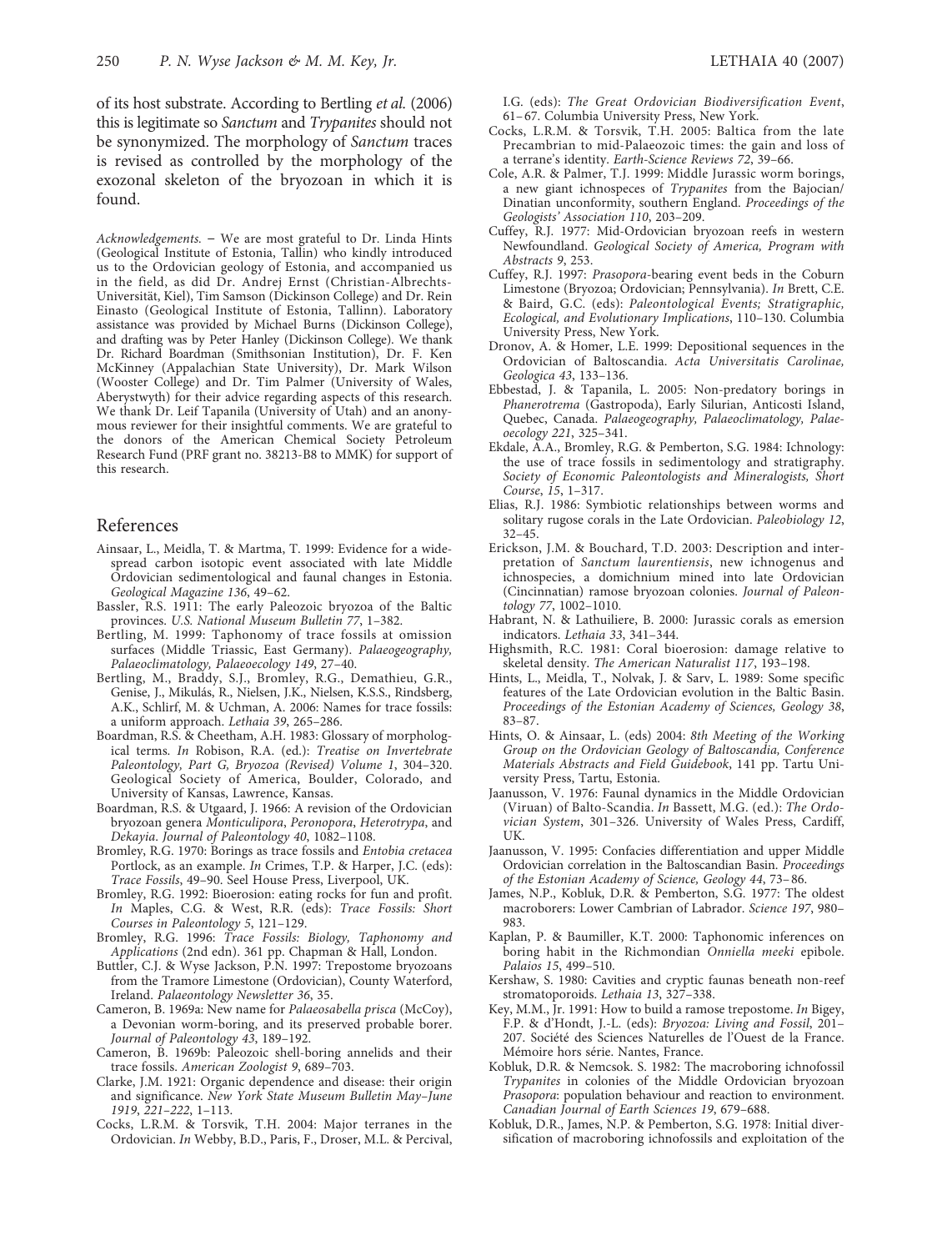macroboring niche in the lower Paleozoic. *Paleobiology 4*, 163–170.

- Lamond, R.E. & Tapanila, L. 2003: Embedment cavities in lacustrine stromatolites: evidence of animal interactions from Cenozoic carbonates in USA and Kenya. *Palaios 18*, 444–452.
- Madsen, L. 1987: Growth and polypide morphology of some ramose trepostome bryozoans from the Permo-Carboniferous of the Arctic. *In* Ross, J.R.P. (ed.): *Bryozoa: Present and Past*, 169–176. Western Washington University, Bellingham, Washington.
- Mägdefrau, K. 1932: Über einige Bohrgänge aus dem unteren Muschelkalk von Jena. *Paläontologische Zeitschrift 14*, 150– 160.
- Männil, R.M. 1961a: The stratigraphical distribution and importance of Bryozoa in the Ordovician of Estonia. *Naturalist Society of the Academy of Sciences of the Estonian S.S.R., Geological Notes 1*, 5–14.
- Männil, R.M. 1961b: On the morphology of the hermispherical Bryozoa of the Order Trepostomata. *Eesti NSV Teaduste Akadeemia Geoloogia Instituudi Uurimused 6*, 113–140.
- Männil, R.M. 1990: The Ordovician of Estonia. *In* Kaljo, D. & Nestor, H. (eds): *Field Meeting Estonia 1990: An Excursion Guidebook*, 11–20. Estonian Academy of Sciences, Tallinn, Estonia.
- Meidla, T. & Ainsaar, L. 2004: On the Ordovician system in Estonia. *In* Hints, O. & Ainsaar, L. (eds): *8th Meeting of the Working Group on the Ordovician Geology of Baltoscandia, Conference Materials Abstracts and Field Guidebook*, 106–111. Tartu University Press, Tartu, Estonia.
- Nestor, H. & Einasto, R. 1997: Ordovician and Silurian carbonate sedimentation basin. *In* Raukas, A. & Teedumäe, A. (eds): *Geology and Mineral Resources of Estonia*, 192–204. Estonian Academy Publishers, Tallinn, Estonia.
- Neumann, A.C. 1966: Observations on coastal erosion in Bermuda and measurements of the boring rate of the sponge, *Cliona lampa*. *Limnology and Oceanography 11*, 92–108.
- Nicholson, H.A. 1879: *On the Structure and Affinities of the 'Tabulate Corals' of the Palaeozoic Period with Critical Descriptions of Illustrative Species*. 342 pp. Blackwood, Edinburgh & London.
- Nicholson, H.A. & Etheridge, R. 1877: On *Prasopora grayae*, a new genus and species of Silurian corals. *Annals and Magazine of Natural History 20(4)*, 388–392
- Nield, E.W. 1984: The boring of Silurian Stromatoporoidstowards an understanding of larval behaviour in the *Trypanites* organism. *Palaeogeography, Palaeoclimatology, Palaeoecology 48*, 229–243.
- Nikishin, A.M., Ziegler, P.A., Stephenson, R.A., Cloetingh, S.A.P.L., Furne, A.V., Fokin, P.A., Ershov, A.V., Bolotov, S.N., Korotaev, M.V., Alekseev, A.S., Gorbachev, V.I., Shipilov, E.V., Lankreijer, A., Bembinova, E.Y. & Shalimov, I.V. 1996: Late Precambrian to Triassic history of the East European craton: dynamics of sedimentary basin evolution. *Tectonophysics 268*,  $23 - 63$ .
- Nõlvak, N. 1997: Ordovician. Introduction. *In* Raukas, A. & Teedumäe, A. (eds): *Geology and Mineral Resources of Estonia*, 52–55. Estonian Academy Publishers, Tallinn, Estonia.
- Palmer, T. 1982: Cambrian to Cretaceous changes in hardground communities. *Lethaia 15*, 309–323.
- Palmer, T.J. & Plewes, C.R. 1993: Borings and bioerosion. *Geology Today 9*, 138–142.
- Palmer, T.J. & Wilson, M.A. 1988: Parasitism of Ordovician bryozoans and the origin of pseudoborings. *Palaeontology 31*, 939–949.
- Palmer, T.J., Plewes, C.R. & Cole, A. 1997: Simple and longranging worm-boring *Trypanites*: not so simple and long-ranging after all. *Geological Society of America Abstracts with Programs 29*, A107.
- Pemberton, S.G., Jones, B. & Edgecombe, G. 1988: The influence of *Trypanites* in the diagenesis of Devonian stromatoporoids. *Journal of Paleontology 62*, 22–31.
- Pickerill, R.K., Fillion, D. & Harland, T.L. 1984: Middle Ordovician trace fossils in carbonates of the Trenton Group between Montreal and Quebec City, St. Lawrence Lowland, eastern Canada. *Journal of Paleontology 58*, 416–439.
- Polma, L. 1972: Skeletal debris content and composition in the sediment of the Northern Facial Belt of the East Baltic Ordovician: Rapla boring. *Proceedings of the Estonian Academy of Sciences, Chemistry and Geology 21(4)*, 327–332.
- Raukas, A. & Teedumäe, A. 1997: *Geology and Mineral Resources of Estonia*. Estonian Academy Publishers, Tallinn, Estonia.
- Sanders, H.C., Geary, D.H. & Byers, C.W. 2002: Palaeoecology and sedimentology of the *Prasopora* zonule in the Dunleith Formation (Ordovician), Upper Mississippi Valley. *Geoscience Wisconsin 17*, 11–20.
- Sivhed, U., Erlström, M., Bojesen-Koefoed, J.A. & Löfgren, A. 2004: Upper Ordovician carbonate mounds on Gotland, central Baltic Sea: distribution, composition and reservoir characteristics. *Journal of Petroleum Geology 27*, 115–140.
- Spjeldnaes, N. 1981: Symbiosis involving some Ordovician– Silurian bryozoans. *In* Larwood, G.P. & Nilsen, C. (eds): *Recent and Fossil Bryozoa*, 317 pp. Olsen & Olsen, Fredensborg, Denmark.
- Tapanila, L. 2001: *Bioerosion in Late Ordovician and Early Silurian Tropical Carbonate Settings of Anticosti Island, Québec, Canada*, 152 pp. Unpublished MSc Dissertation, Laurentian University, Ontario, Canada.
- Tapanila, L. 2005: Palaeoecology and diversity of endosymbionts in Palaeozoic marine invertebrates: trace fossil evidence. *Lethaia 38*, 89–99.
- Tapanila, L. & Copper, P. 2002: Endolithic trace fossils in Ordovician-Silurian corals and stromatoporoids, Anticosti Island, eastern Canada. *Acta Geologica Hispanica 37*, 15–20.
- Tapanila, L. & Holmer, L.E. 2006: Endosymbiosis in Ordovician-Silurian corals and stromatoporoids: a new lingulid and its trace from eastern Canada. *Journal of Paleontology 80*, 750–759.
- Tapanila, L., Copper, P. & Edinger, E. 2004: Environmental and substrate control on Paleozoic bioerosion in corals and stromatoporoids, Anticosti Island, eastern Canada. *Palaios 19*, 292–306.
- Taylor, P.D. & Ernst, A. 2004: Bryozoans. *In* Webby, B.D., Paris, F., Droser, M.L. & Percival, I.G. (eds): The great Ordovician biodiversification event, 147–156. Columbia University Press, New York.
- Taylor, P.D. & Wilson, M.A. 2002: A new terminology for marine organisms inhabiting hard substrates. *Palaios 17*, 522–525.
- Taylor, P.D. & Wilson, M.A. 2003: Palaeoecology and evolution of marine hard substrate communities. *Earth-Science Reviews 62*, 1–103.
- Thiel, D.L., Cuffey, R.J. & Kowalczyk, F.J. 1996: Fossil 'Rolling Stones': bryozoan nodules in the Keyser Limestone (Latest Silurian) at the Mexico Railroad Cut, Central Pennsylvania. *Pennsylvania Geology 27(3)*, 2–7.
- Torsvik, T.H., Smethurst, M.A., Van der Voo, R., Trench, A., Abrahamsen, N. & Halvorsen, E. 1992: Baltica. A synopsis of Vendian–Permian palaeomagnetic data and their palaeotectonic implications. *Earth-Science Reviews 33*, 133–152.
- Vinn, O. 2004: The earliest known *Trypanites* borings in the shells of articulate brachiopods from the Arenig (Ordovician) of Baltica. *Proceedings of the Estonian Academy of Sciences, Geology 53*, 257–266.
- Vinn, O. 2005: The distribution of worm borings in brachiopod shells from the Caradoc Oil Shale of Estonia. *Carnets de Géologie / Notebooks on Geology* 2005/03, 1–11.
- Warme, J.E. 1977: Carbonate borers their role in reef ecology and preservation. *In* Frost, S.H., Weiss, M.P. & Saunders, J.B. (eds.): *Reefs and Related Carbonates – Ecology and Sedimentology*. AAPG, Studies in Geology *4*, 261–279.
- Webby, B.D. 1998: Steps toward a global standard for Ordovician stratigraphy. *Newsletters on Stratigraphy 36*, 1–33.
- Wilson, M.A. 2000: The history and geological importance of marine bioerosion in the Phanerozoic. *Eos, American Geophysical Union, Spring 2000 Meeting Abstracts 81(19)*, S88.
- Wilson, M.A. & Lazzuri, J.E. 2000: Paleoecology of borings and pseudoborings in the Cincinnatian (Late Ordovician) of